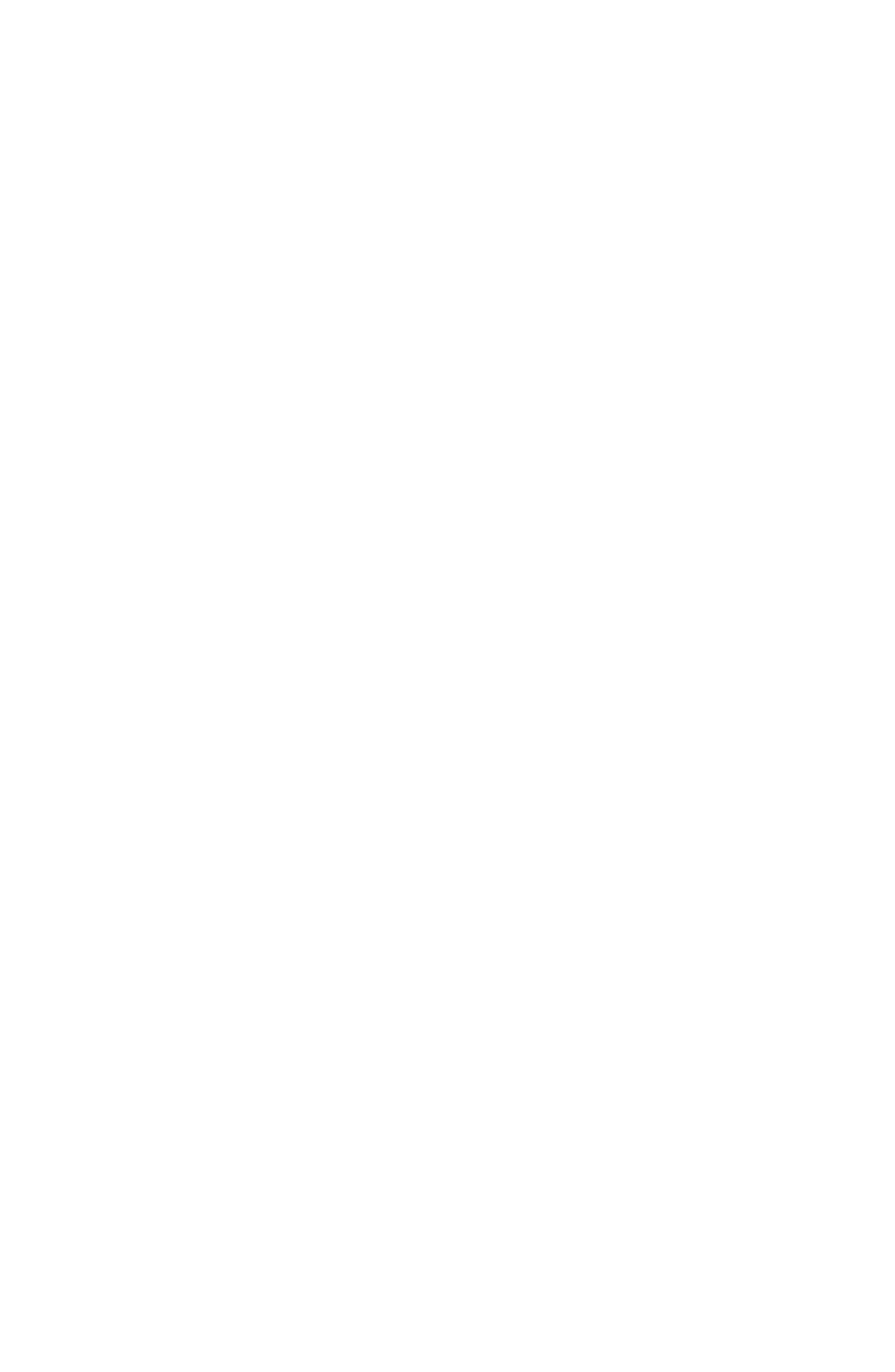# Guidelines for Media Coverage of Elections in Uganda

Revised Edition, 2020

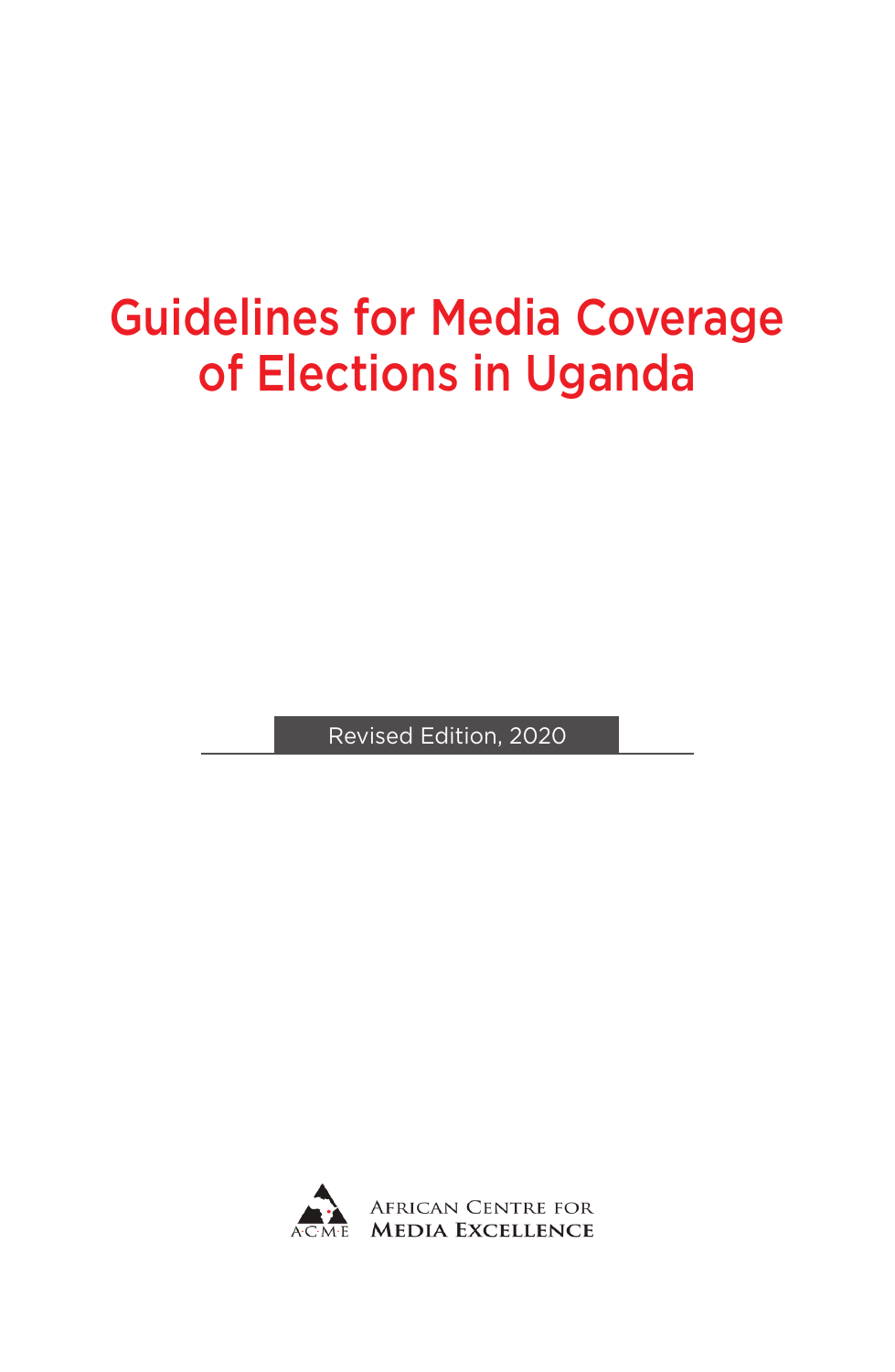#### Published by

African Centre for Media Excellence Plot 130 Kalungu Road (Bunga-Soya), off Ggaba Road P. O. Box 11283 Kampala, Uganda Tel: +256 393 202 351 info@acme-ug.org www.acme-ug.org Facebook: ACME.UG Twitter: @ACME\_Uganda

Attribution-NonCommercial-NoDerivatives 4.0 International (CC BY\_NC\_ND 4.0)

Layout & Design by: Murshid Lutalo, murshid.lg@gmail.com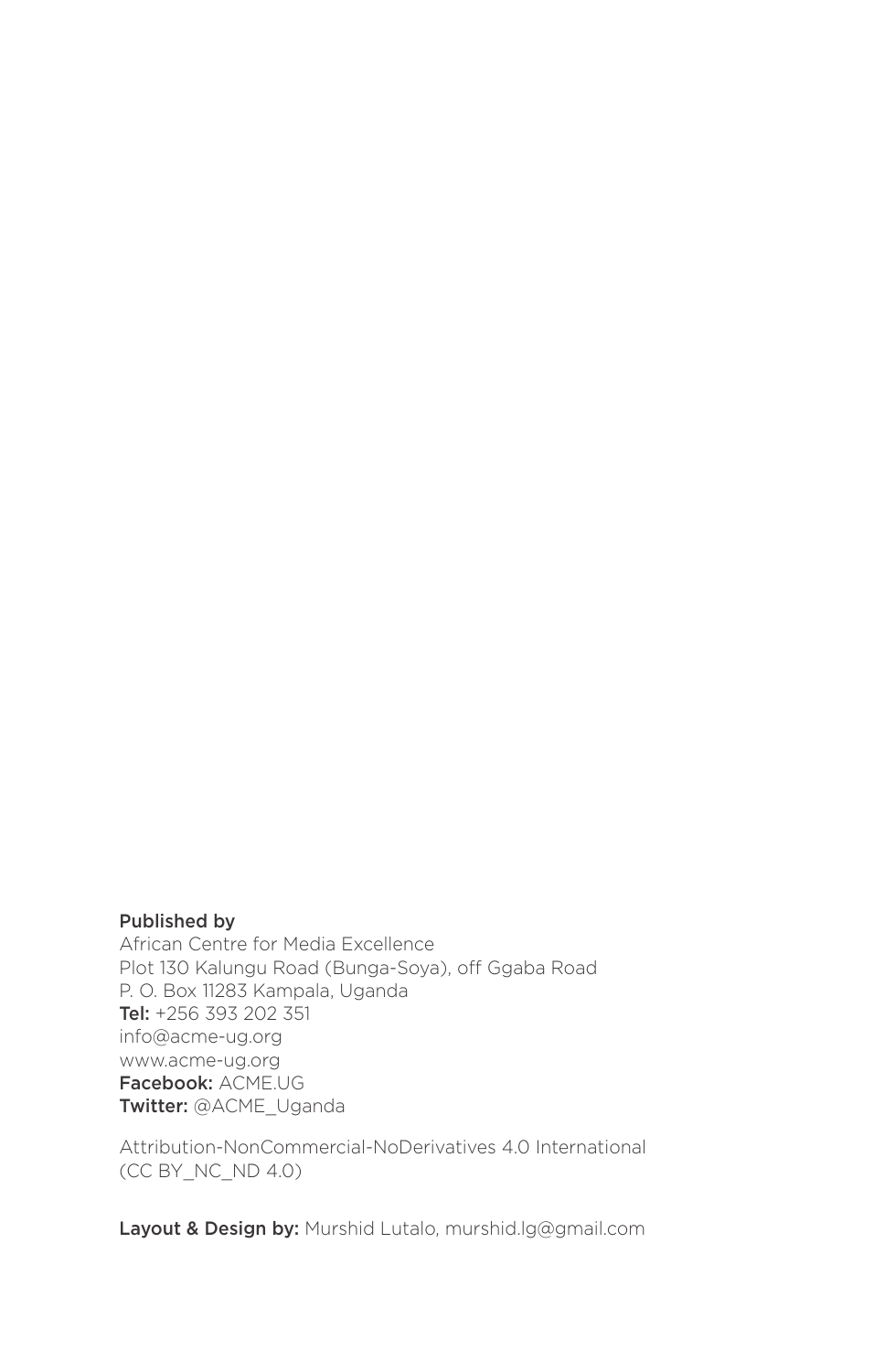# **Contents**

| <b>About African Centre for Media Excellence</b>     | v              |
|------------------------------------------------------|----------------|
| Summary                                              | vii            |
| Acknowledgement                                      | ix             |
| Guidelines for Media Coverage of Elections in Uganda | X              |
| Preamble                                             | хi             |
| Scope                                                | 1              |
| <b>Purpose of the Guidelines</b>                     | $\overline{2}$ |
| <b>General Guidelines</b>                            | 3              |
| Provision of information                             | 3              |
| <b>Balance and fairness</b>                          | 3              |
| Independence                                         | 4              |
| Accuracy                                             | 4              |
| News coverage                                        | 4              |
| Release form from guests                             | 5              |
| Sourcing                                             | 5              |
| Corrections and replies                              | 5              |
| Opinion polls and election projections               | 6              |
| Vox pop                                              | 7              |
| Equity and consistency                               | 7              |
| Electoral violence                                   | 7              |
| Direct access programmes                             | 8              |
| Political advertising                                | 8              |
| Right to edit                                        | 8              |
| Discrimination                                       | 8              |
| Bribery and corruption                               | 9              |
| Conflict of interest                                 | 9              |
| Full coverage of electoral process                   | 9              |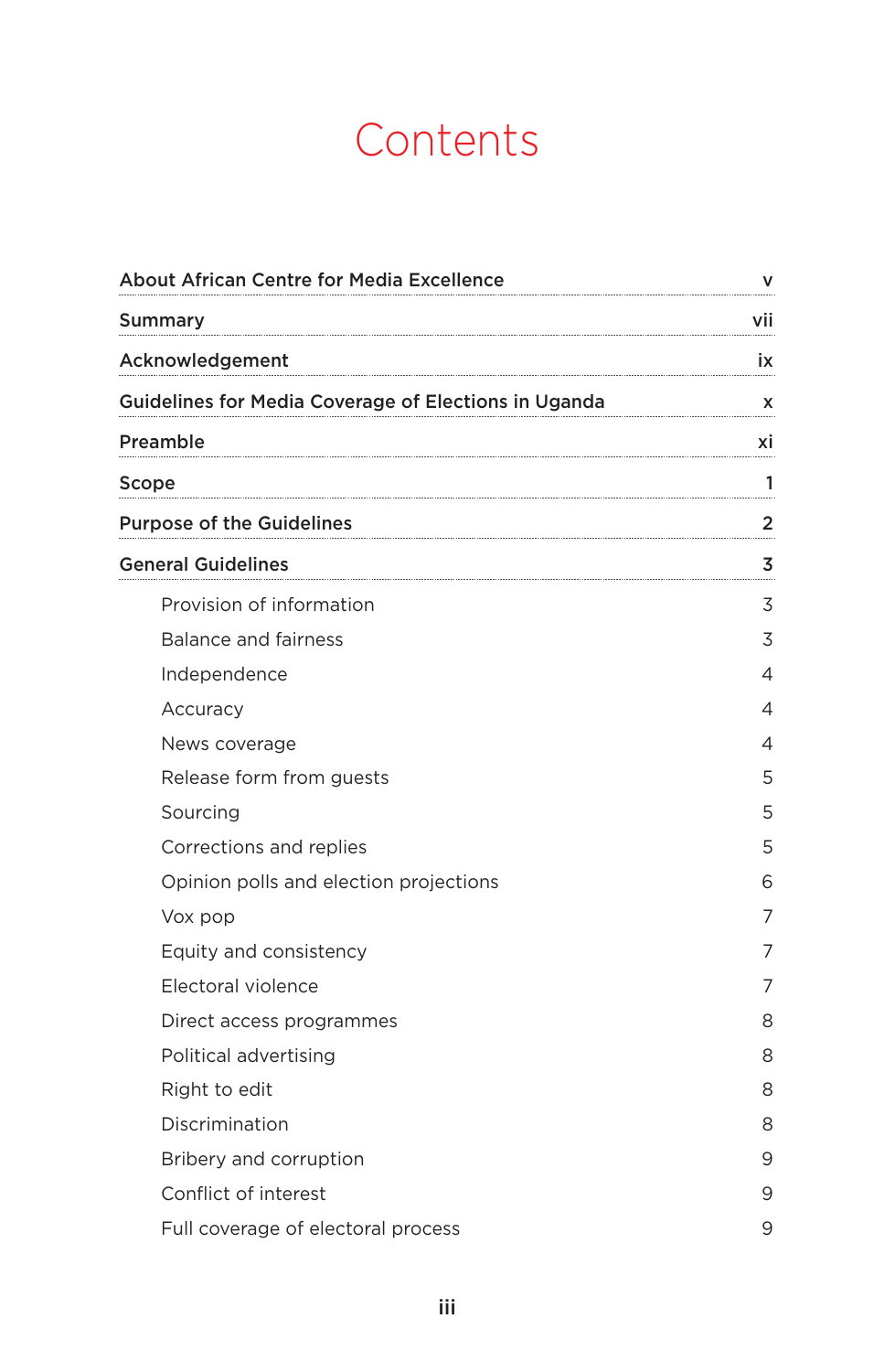| Release of results                                    | 9               |
|-------------------------------------------------------|-----------------|
| Safety of journalists                                 | 10 <sup>2</sup> |
| Responsibility and good journalism                    | 10              |
| Arbitration                                           | 11              |
| <b>Key Areas of Focus</b>                             | 11              |
| <b>Social Media</b>                                   | 14              |
| Journalists as social media actors                    | 15              |
| <b>Guidelines for the State Broadcaster</b>           | 17              |
| Duty to inform                                        | 18              |
| Voter education                                       | 18              |
| Duty of balance and impartiality                      | 19              |
| Direct access for party broadcasts and/or advertising | 20              |
| News coverage                                         | 20              |
| <b>Presidential Press Unit</b>                        | 20              |
| Running orders                                        | 21              |
| Refusal to broadcast                                  | 21              |
| <b>Guidelines for Government</b>                      | 22              |
| Media protection                                      | 22              |
| Censorship and limits on prior restraint              | 22              |
| Limits on media liability                             | 23              |
| Courts as a last resort                               | 23              |
| <b>Guidelines for Political Parties/Candidates</b>    | 24              |
| Responsibilities of political parties                 | 24              |
| Bribery and corruption                                | 24              |
| Politicians and favourite journalists                 | 25              |
| <b>Guidelines for Media Owners</b>                    | 26              |
| <b>Guidelines for the Electoral Commission</b>        | 27              |
| <b>Highlights of Media Coverage of 2016 Elections</b> | 28              |
| The study made several recommendations                | 28              |
| <b>References</b>                                     | 31              |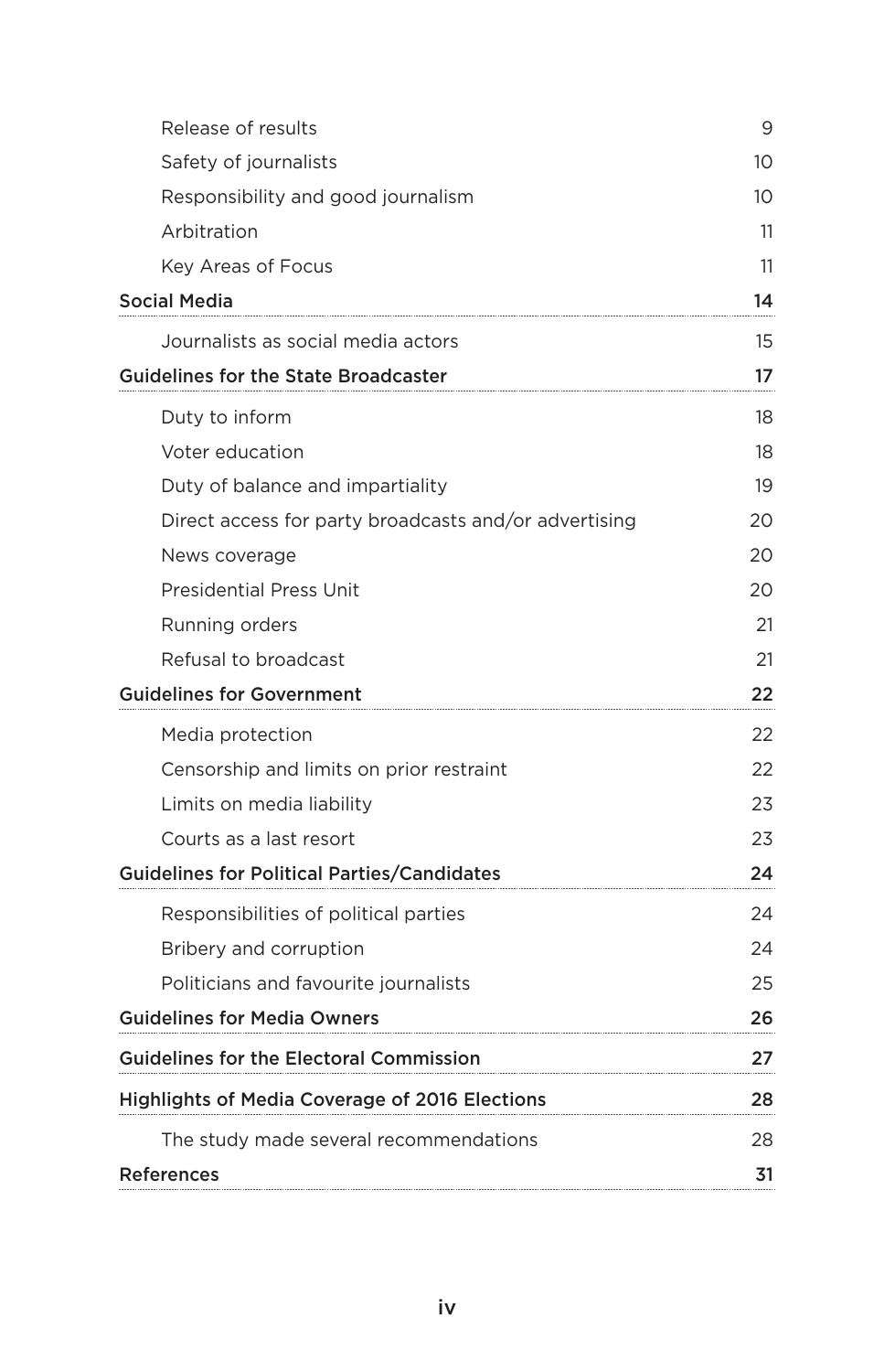# ABOUT AFRICAN CENTRE FOR MEDIA EXCELLENCE

The African Centre for Media Excellence was incorporated in Kampala in August 2009 under the Companies Act, Cap 110, as a company limited by guarantee and not having share capital. This means that ACME is a non-profit organisation. Strategically, ACME occupies the space between the media industry and academic institutions that train journalists. The centre is committed to excellence in journalism and mass communication in Africa, starting at home in Uganda. Our main goal is to make the media a more effective platform for the provision of information on public affairs, a tool for monitoring official power, and a forum for vibrant public debate. ACME is a media support organisation that delivers quick turn-around time without compromising quality. Our work revolves around:

- mid-career training for journalists;
- media literacy training and communication support for civil society and private sector groups, and the youth;
- media research;
- media monitoring;
- public dialogues, workshops and symposia; and
- freedom of expression advocacy.

A bulk of the centre's work has involved training. Our approach is unique. Instead of one-off workshops, which are common in Uganda, and indeed the East African region, ACME employs a long-term approach in which practical training workshops are complemented with mentoring and coaching over several months.

ACME directly employs more than a dozen staff and works with a growing network of external trainers and researchers. It is governed by a general assembly made up of subscribers as the highest body, a board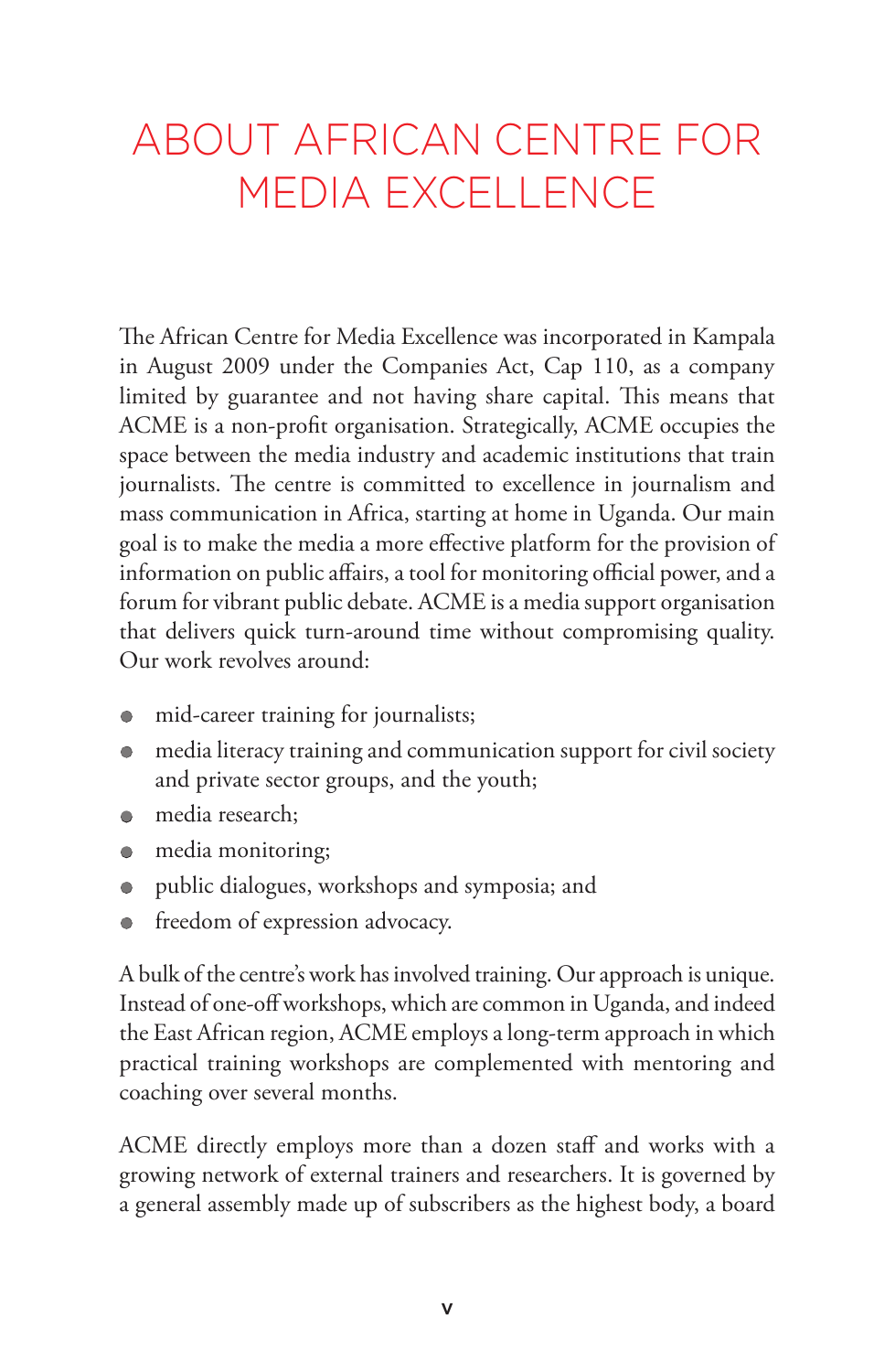of directors as the policy-making organ, and a management team that carries out day-to-day activities.

#### VISION

To become Africa's leading independent media and communication support organisation.

#### MISSION

- To inspire journalists to seek and achieve professional excellence.
- To help make our news media more reliable and credible sources of information, effective watchdogs and vibrant forums for public debate.
- To equip members of the private sector, civil society, academia and the government with skills to engage more effectively with the media.
- To educate the public on how to better appreciate the forces that shape the news.
- To advocate, promote and defend press freedom and freedom of expression.

#### CORE VALUES

In pursuit of excellence, ACME is guided by the values and operating principles of honesty and integrity, quality, persistence and determination, timeliness, creativity and innovativeness, and independence.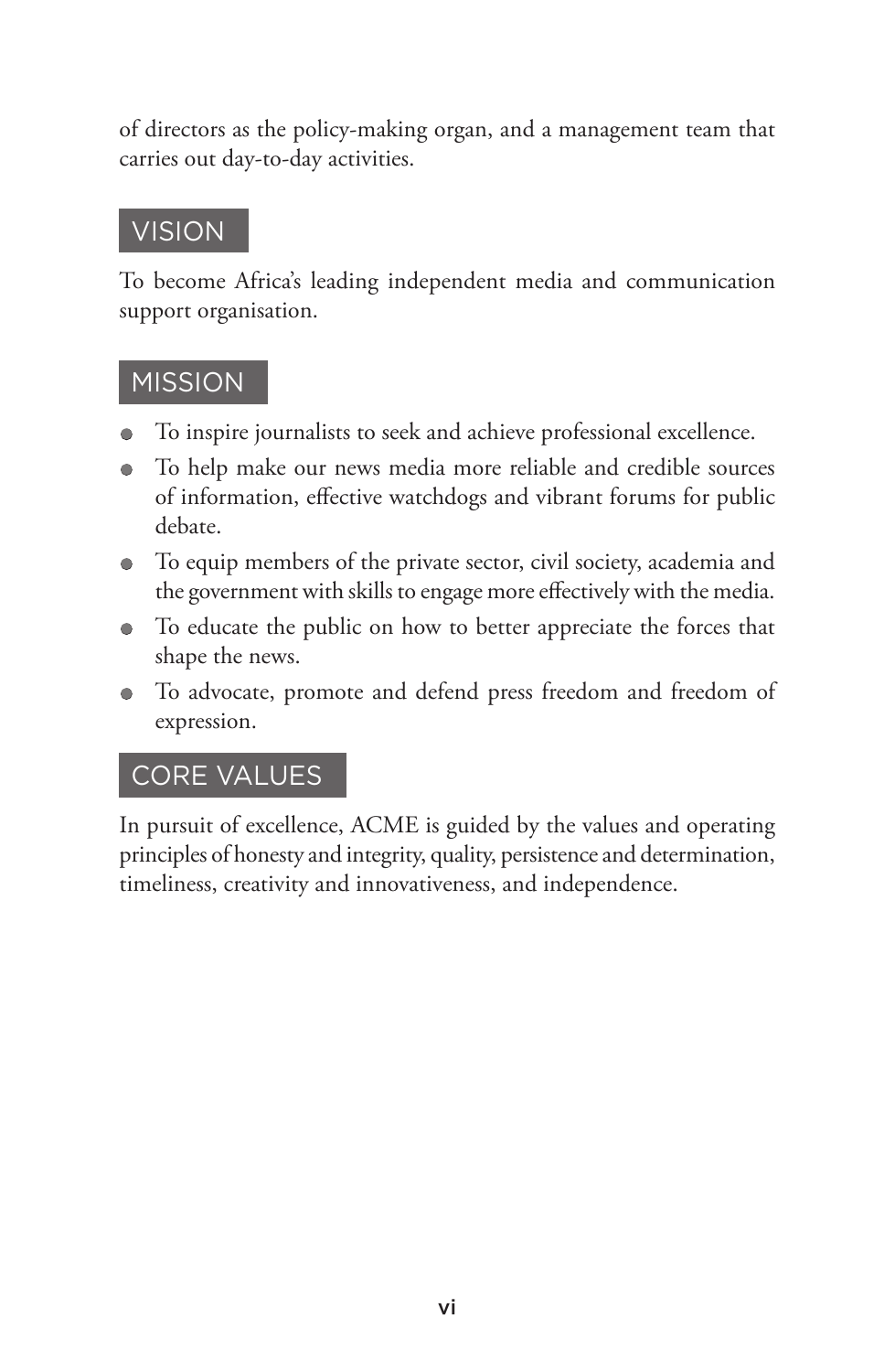# SUMMARY

These guidelines lay out the responsibilities of journalists and other important players such as political parties, candidates, and the Electoral Commission regarding media coverage of national elections in Uganda. Why? Because, to paraphrase Reporters Without Borders, rumours, viral hoaxes, deliberate disinformation and conspiracy theories contribute to the information chaos and therefore we need the news media more to provide the public with the latest reliable information. In this case the most reliable electoral information.

The guidelines focus on the following areas, among others:

- Provision of information
- Accuracy
- Distinction between news and opinion
- Sourcing and the use of unnamed sources
- Live interviews
- Balance and fairness
- Corrections and replies
- Opinion polls and election projections
- Vox pops
- Responsibility and good journalism
- Coverage of incumbent and government activities
- Equity and consistency
- Full coverage of the electoral process
- Electoral violence
- Discrimination
- Bribery and corruption
- Social media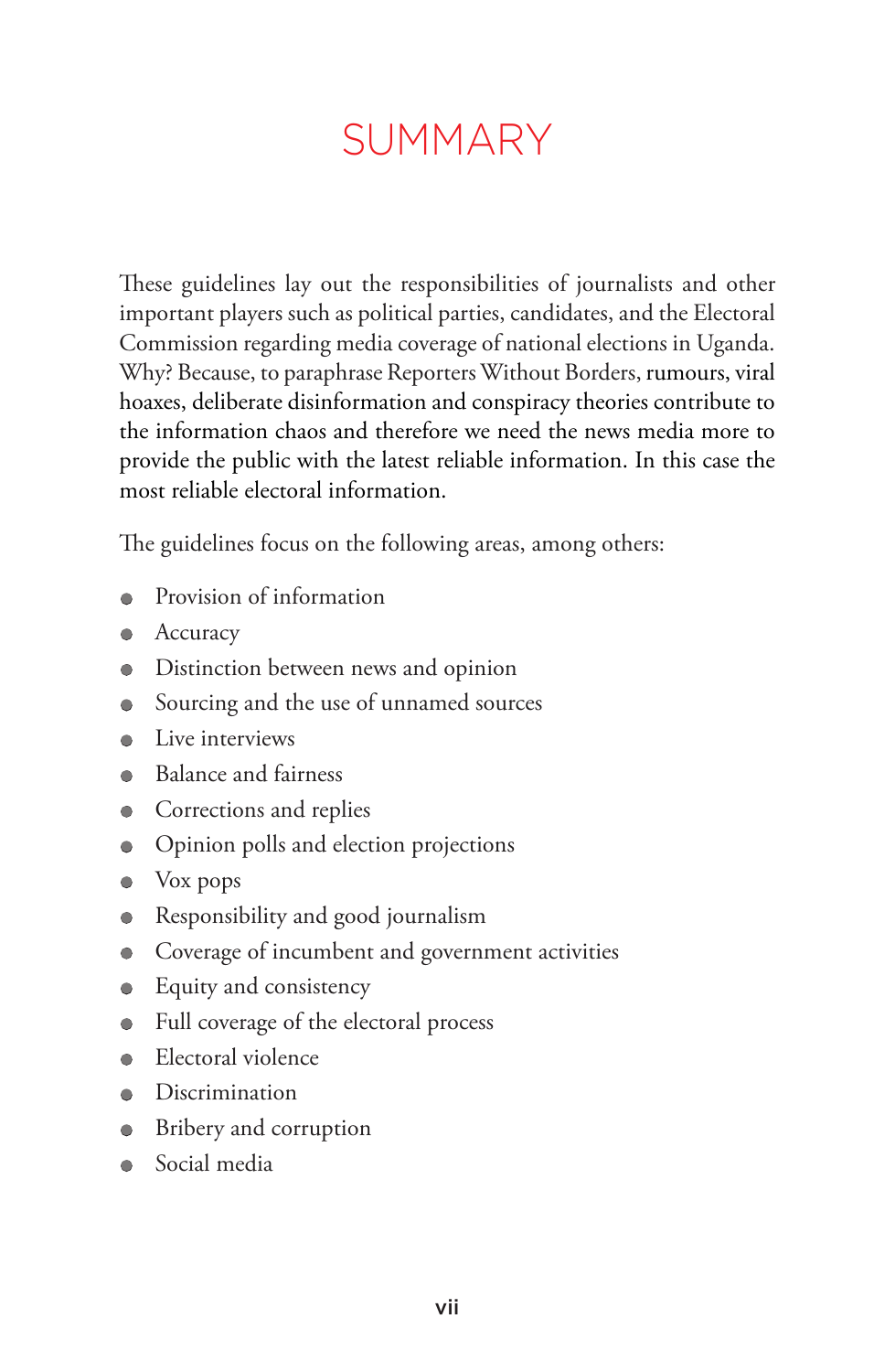It is hoped that the guidelines will help journalists covering the elections do the following:

- (i) Provide fair, accurate and comprehensive elections-related news and information to enable citizens make informed political decisions.
- (ii) Provide balanced and adequate opportunity for citizens, candidates and political parties to express divergent political views during campaigns.
- (iii) Act as a watchdog that monitors the fairness and credibility of the electoral process.
- (iv) Report accurately the election results.
- (v) Report accurately and fairly the immediate aftermath of the elections.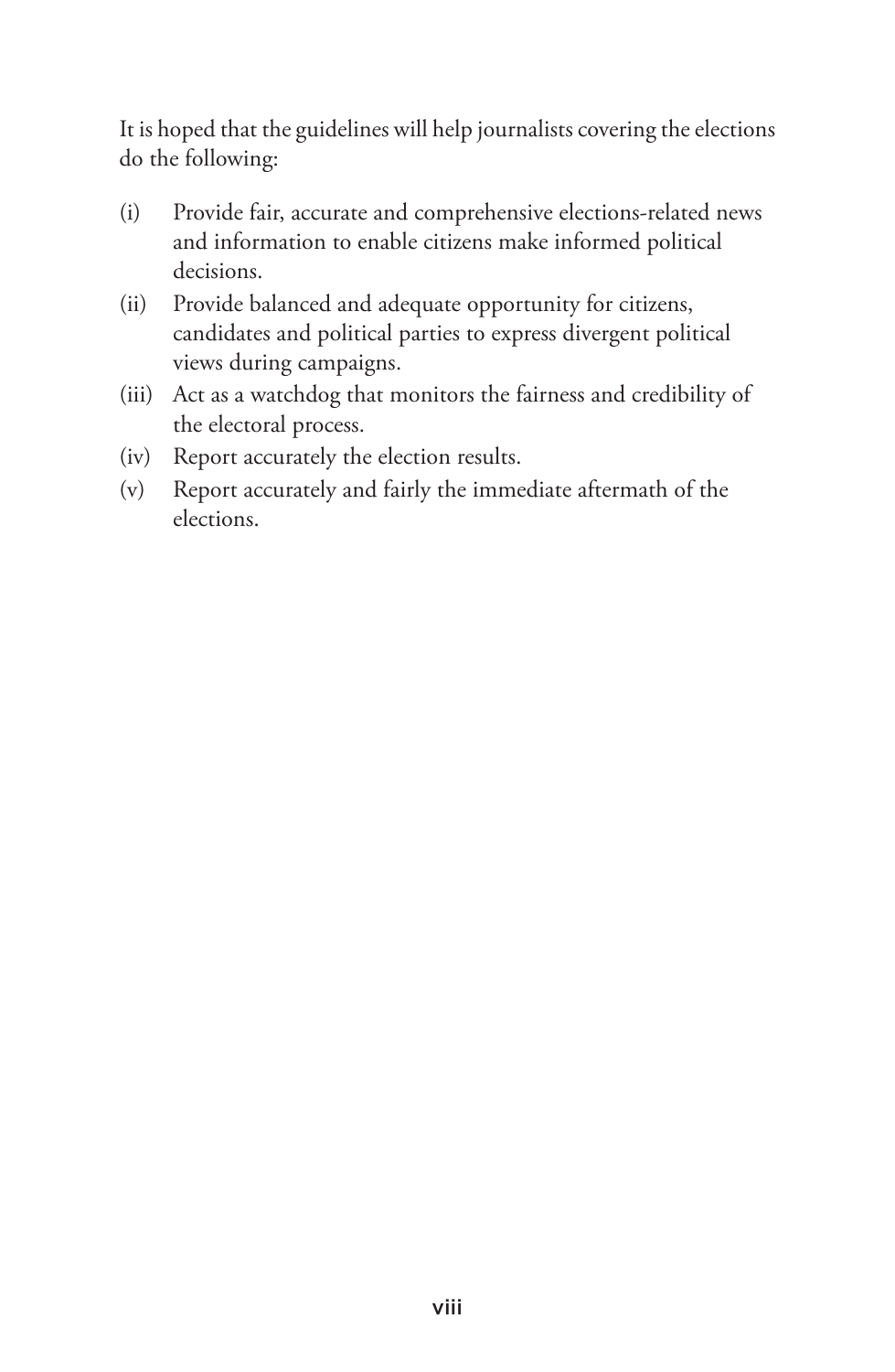# ACKNOWLEDGEMENT

These guidelines, now in their third iteration, were first developed ahead of the 2011 general elections in Uganda through a participatory process facilitated by the African Centre for Media Excellence (ACME) with support from the Deepening Democracy Programme. We would like to thank the DDP, which evolved into Democratic Governance Facility (DGF), for the support. We are pleased that the second edition (2015) and the present one have been printed with support from DGF.

We also acknowledge the contribution of several organisations and media houses that participated in the development of the first edition of the guidelines and endorsed them as well and have continued to be supportive during the subsequent revisions to fit the evolving media landscape. The entities include The New Vision Group, Monitor Publications Ltd, NTV Uganda, WBS TV, Uganda Radio Network, The Observer, The Independent, Radio One and Akaboozi ku Bbiri, Luo FM, Mega FM, Radio Paidha, the Electoral Commission, the Independent Media Council of Uganda, the Uganda Journalists Union, the Human Rights Network for Journalists-Uganda, the Uganda Media Development Foundation, and the Department of Journalism and Communication at Makerere University. Media owners have also provided useful feedback.

Finally, we would like to thank the following international organisations, from whose guidelines we have borrowed liberally: Article 19, the Commonwealth Broadcasting Association, Kenya Correspondents Association, and the International Centre for Journalists.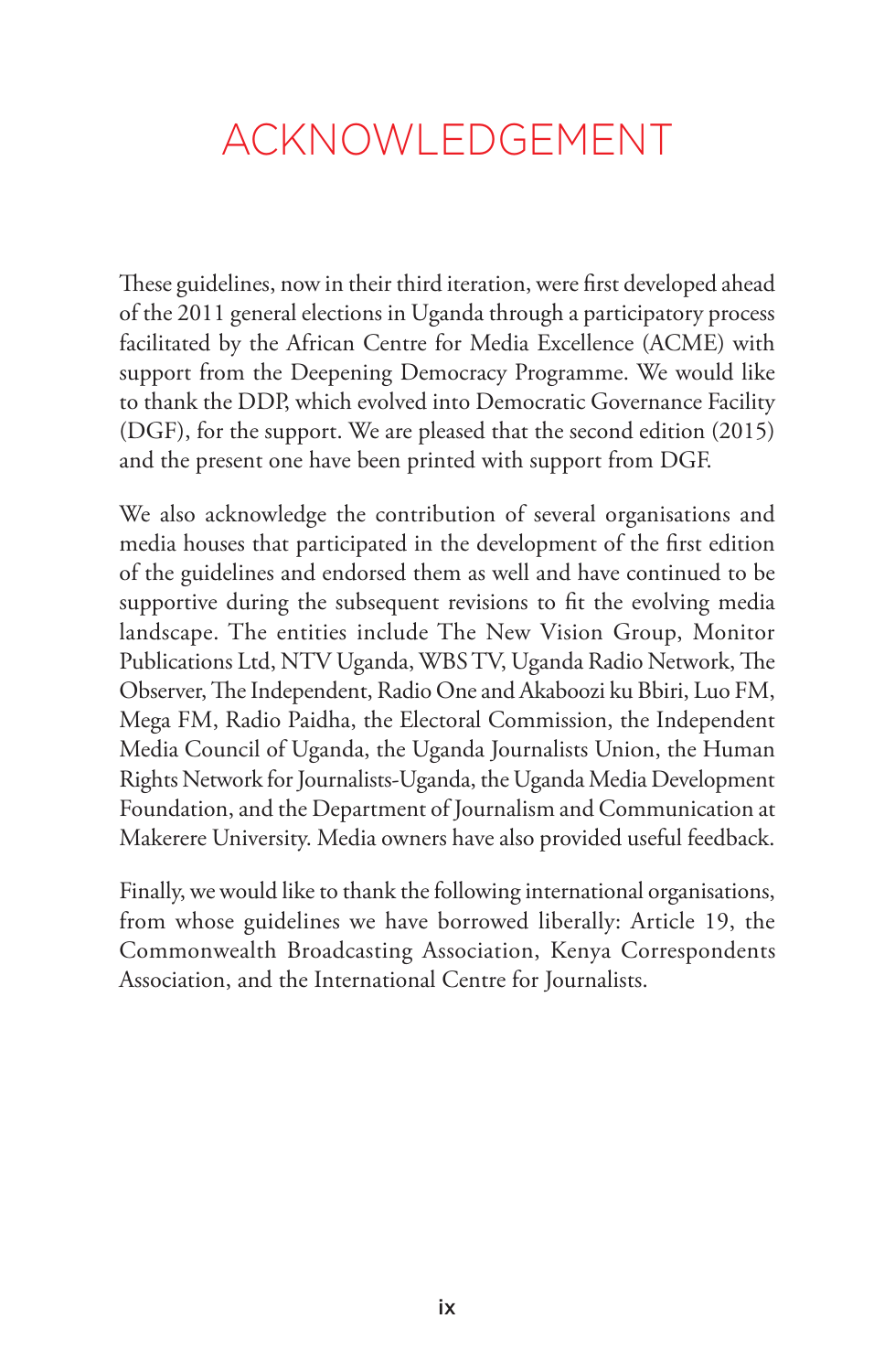# GUIDELINES FOR MEDIA COVERAGE OF ELECTIONS IN UGANDA

*The media must get across to the public an understanding that their votes matter, that politics matter, that politics are about their lives, their health, their education, their culture, their security, their future. — Commonwealth Election Broadcasting Guidelines as published by the Commonwealth Broadcasting Association for the Commonwealth Secretariat*

*�*

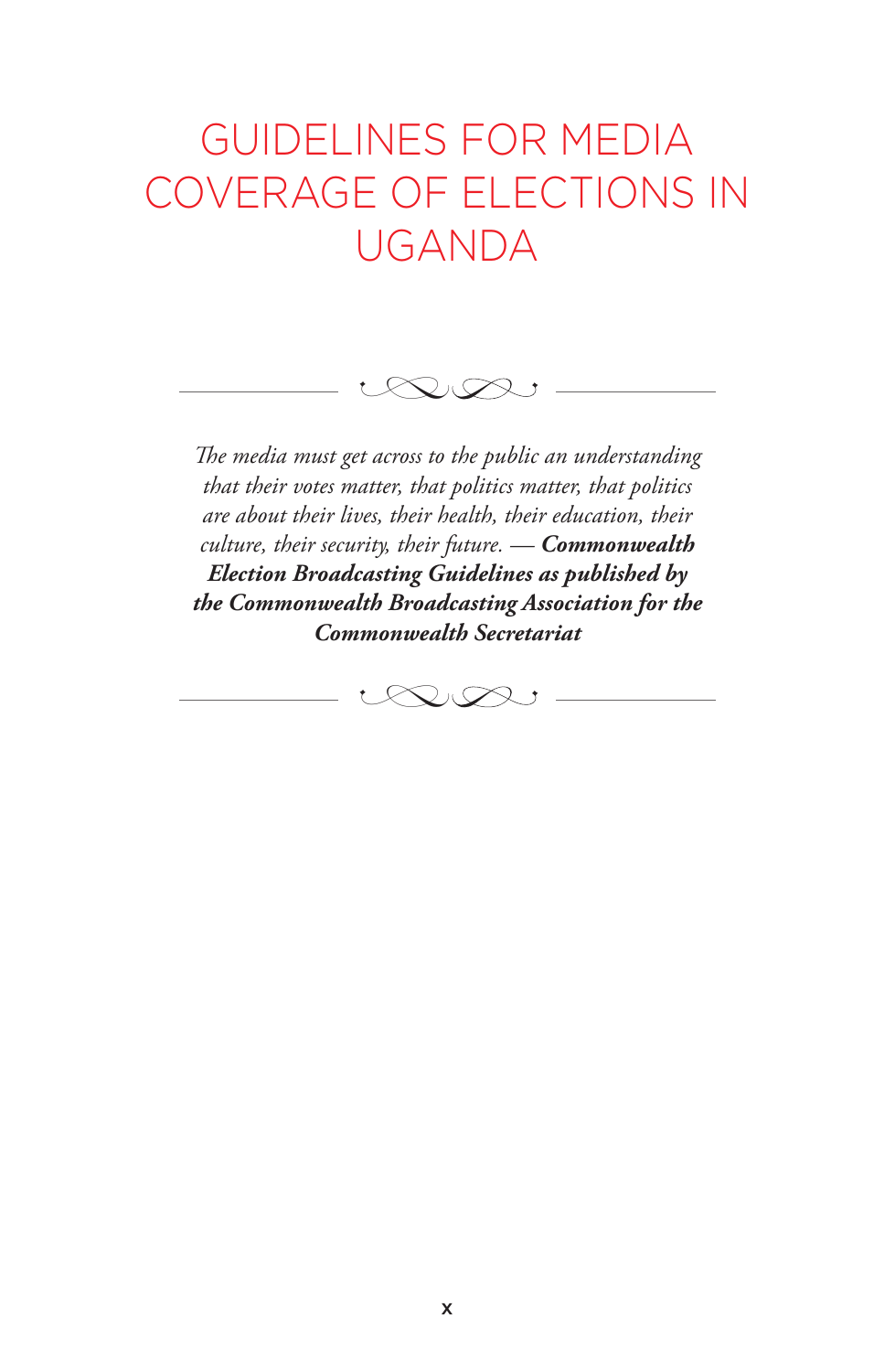# PREAMBLE

We — journalists, media houses, regulators, political parties, candidates, and election managers in Uganda:

CONSCIOUS of the importance of regular, free and fair elections in building and maintaining a democratic society;

REMEMBERING our history of political turmoil and upheaval created in part by lack of regular elections or profound electoral fraud, malpractice, and irregularities;

AWARE that free, independent, responsible and pluralistic media are critical for advancing and sustaining democracy;

RECOGNISING the central role the media play or can play in the election process by, among others, providing people with information on which to base their decisions, facilitating public debate on the choices before the voters, acting as a watchdog for fairness during campaigning and polling, and providing a voice to voters;

AWARE that our Constitution guarantees all citizens the right of access to information, and to "freedom of speech and expression, which … include(s) freedom of the press and other media"; and that international law requires states to "encourage and facilitate the pluralistic expression of opinion via the … media";

ACKNOWLEDGING that media freedoms come with responsibilities, and in particular that media serve the public better by covering elections in a fair, balanced, and impartial manner;

RECOGNISING that while our media have made tremendous strides in the last two decades and that our country is today blessed with a vibrant media scene, many newsrooms are still filled with inexperienced journalists;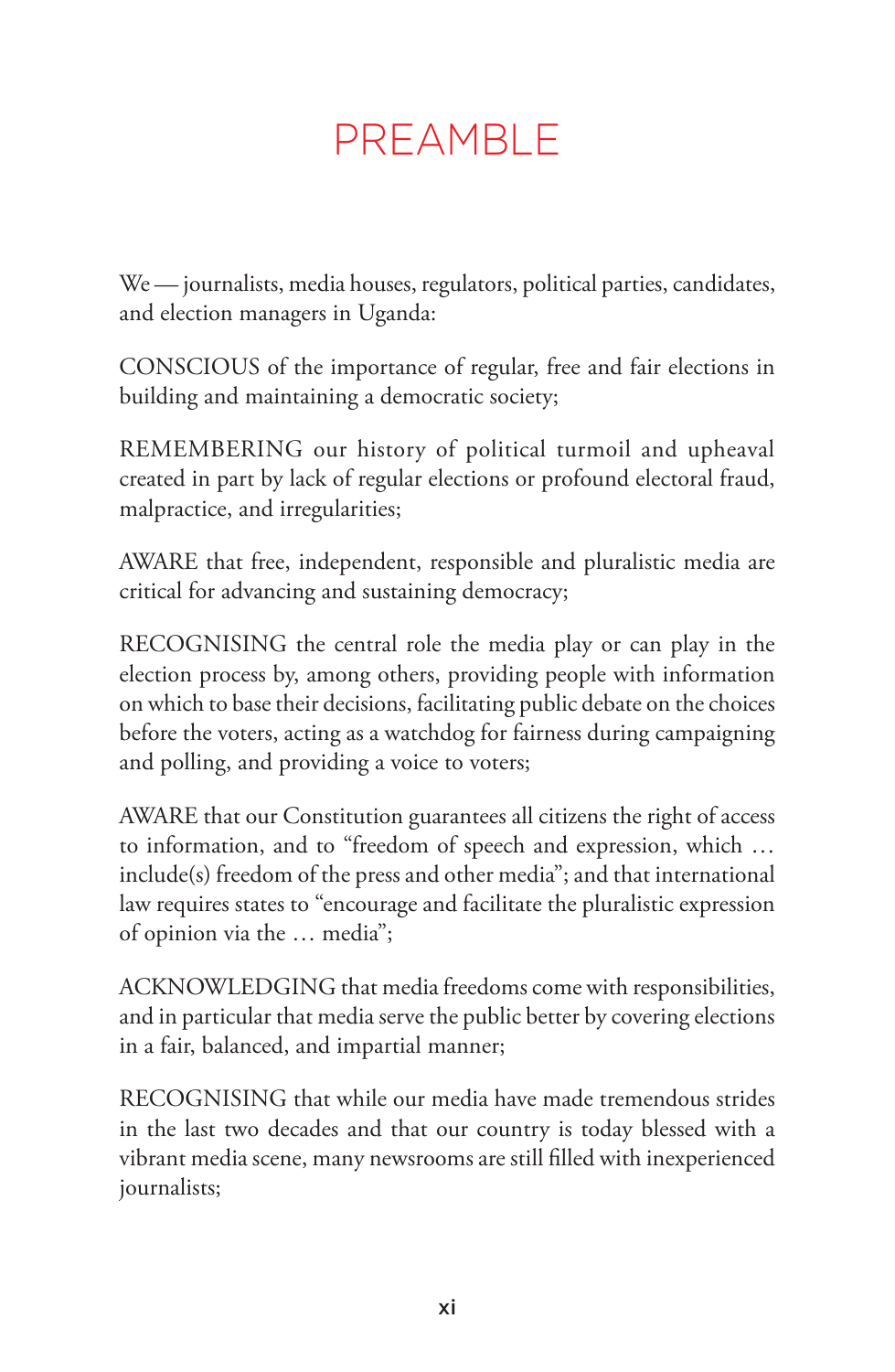REITERATING that professional journalistic responsibilities require the media to maintain the highest standards of professional conduct;

AWARE that our responsibilities during elections include:

- a) Providing fair, accurate, timely and comprehensive election-related news and information to enable citizens make informed political decisions;
- b) Providing balanced and adequate opportunity for citizens, candidates and political parties to express divergent political views during election campaigns;
- c) Reporting accurately the election results; and
- d) Reporting accurately and fairly the immediate aftermath of the elections;

RESOLVE to abide by the guidelines set down in this booklet during the coverage of general elections in Uganda.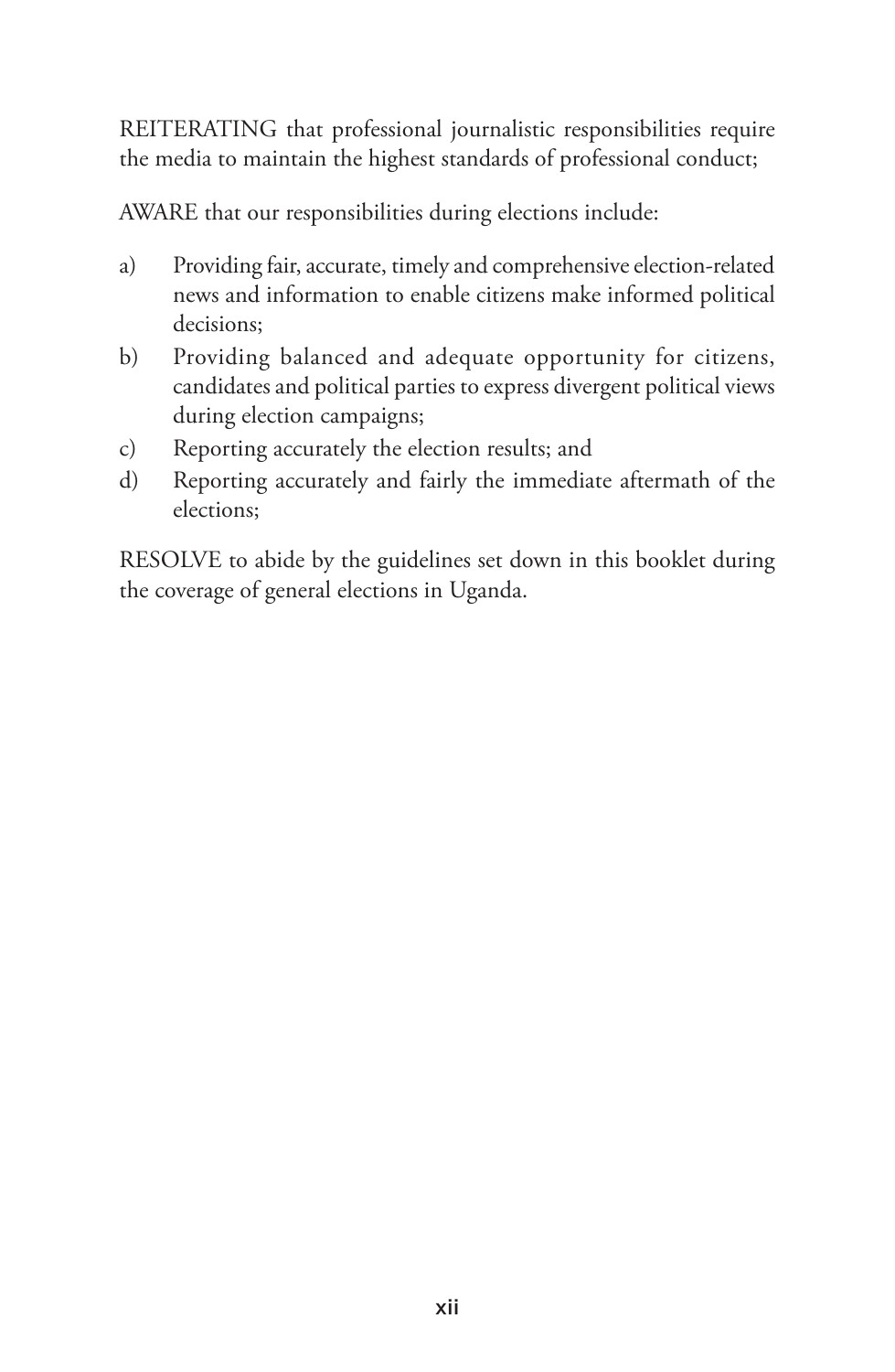

These guidelines shall apply to media houses both private and stateowned, regulators, political parties, the Electoral Commission, and government agencies that have voluntarily acceded to them.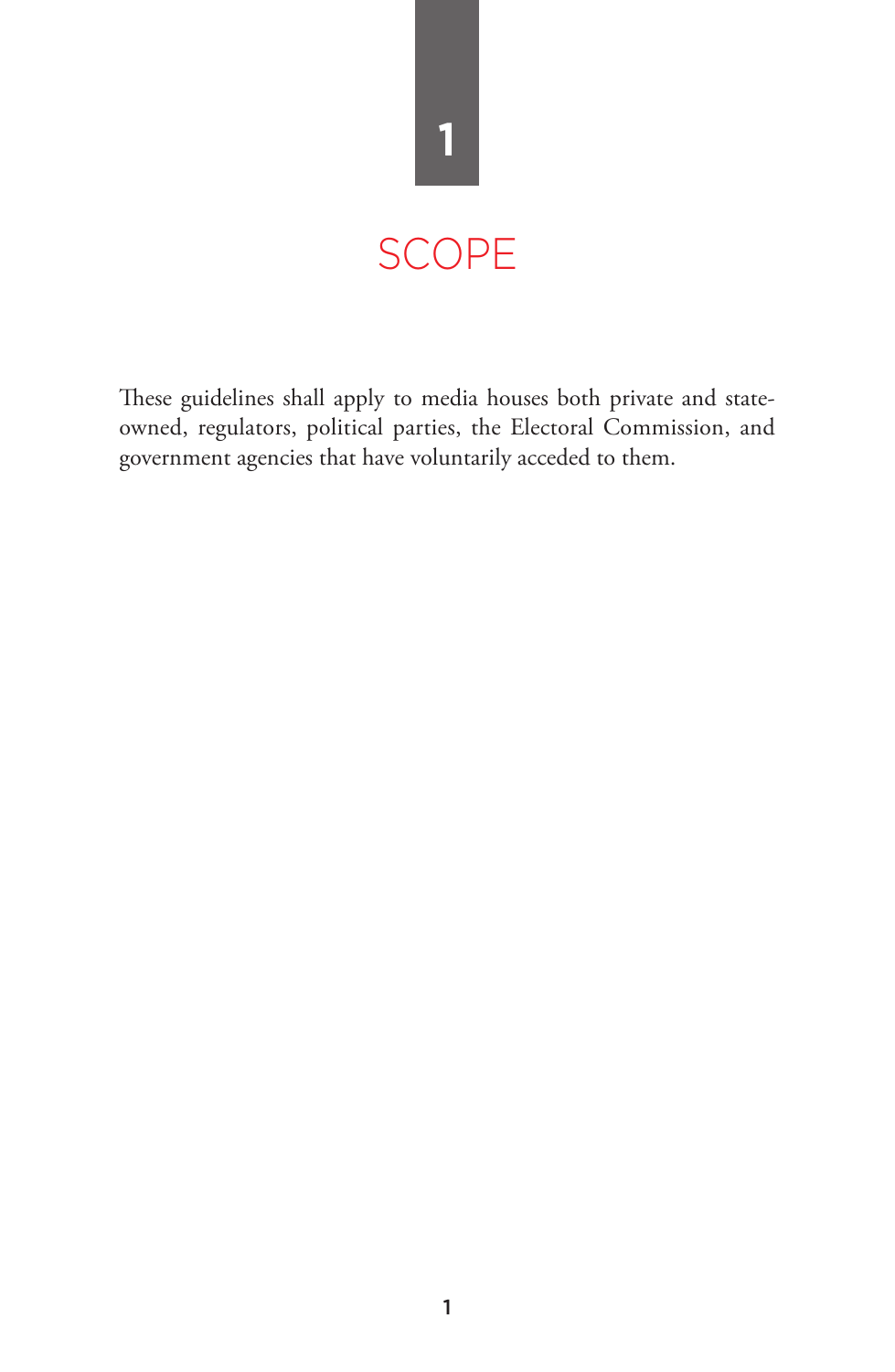## PURPOSE OF THE GUIDELINES

The objective of these guidelines is to prescribe the 'Rules of the Game' or 'Code of Practice' for elections reporting for Uganda's general elections. The guidelines propose basic requirements to achieve balance, fairness, and impartiality in election coverage. While the guidelines cover print and broadcast media, it should be noted that these types of media have different characteristics and could not possibly implement specific elements to the same degree. Different sections of the guidelines will have more relevance to each type of media to varying degrees. Onlineonly media outlets, which have grown fast over the last five years in Uganda, will also find a lot that is useful in this booklet. Whereas these guidelines speak for themselves, it is advisable that they are read and used alongside the provisions of the Constitution and relevant laws and regulations, including:

- The Electoral Commission Act
- The Presidential Elections Act
- The Parliamentary Elections Act
- The Uganda Communications Act
- The Press and Journalist Act
- The Access to Information Act
- The Data Protection and Privacy Act
- The Computer Misuse Act
- The Uganda Communications (Content) Regulations, 2019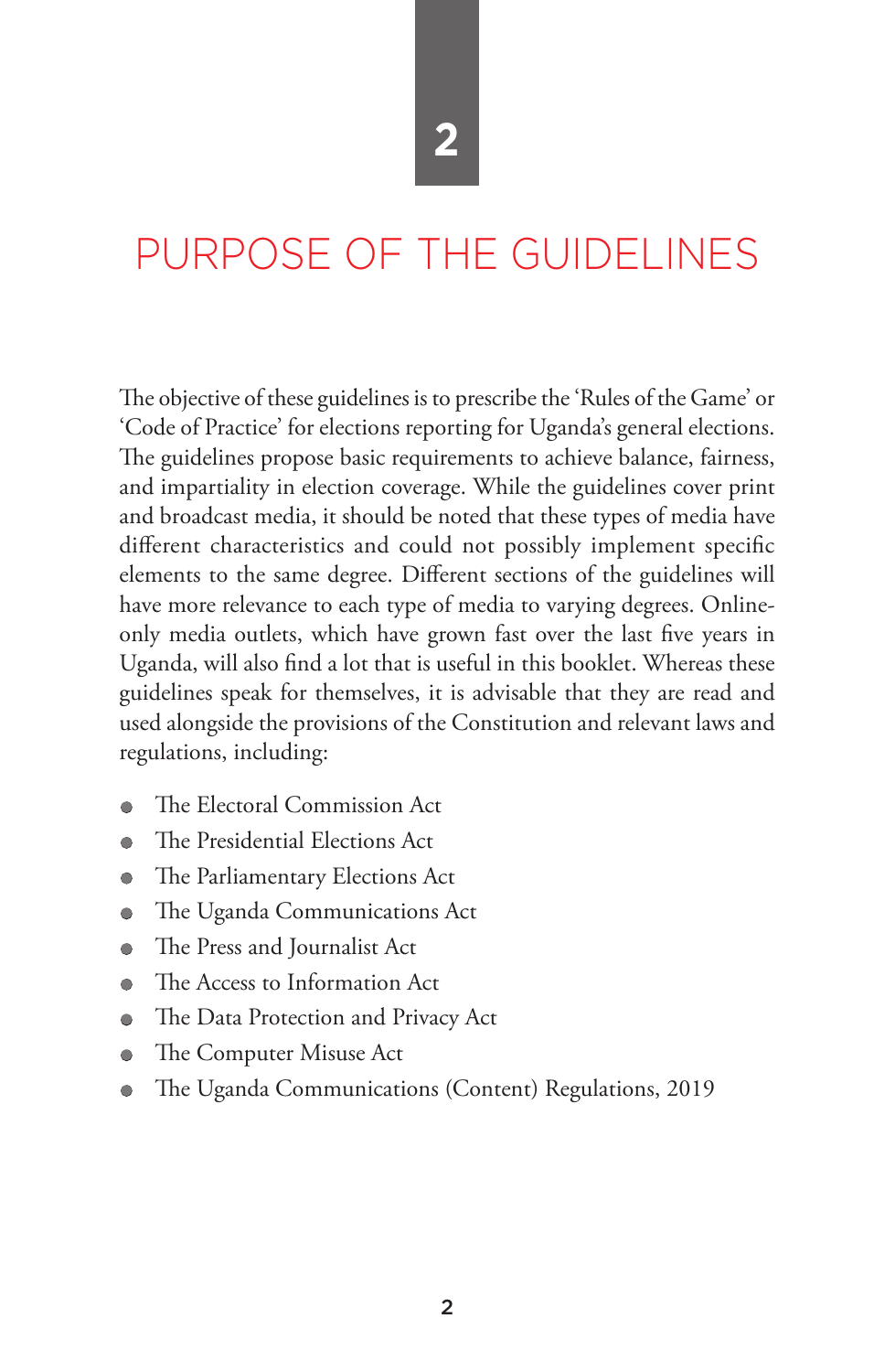# GENERAL GUIDELINES

#### Provision of information

- Media, as autonomous sources of information, inform members of the public on top of educating and entertaining them. During an electoral campaign the media have a duty to inform the public about political parties, candidates, manifestos, and voting processes. Media houses thus need to plan and deploy early enough as many reporters as possible to cover all the different aspects of the campaigns.
- The media houses also need to build databases and datasets with as much information about the current and previous election cycles for ease of reference for background, context, and analysis in the stories.
- Media houses that have their own guidelines need to revise them and follow them. Those that do not have need to develop them. In any event, in-house guidelines should be used in tandem with the ones contained in this booklet.

#### Balance and fairness

- Journalists have a duty to remain balanced and impartial in their election reporting and not to discriminate against any political party or candidate in granting access to the media. The obligation of balance and impartiality derives directly from the fundamental rights of voters and candidates to freedom of expression and information, and non-discrimination. Fair and balanced election coverage means individual stories, and the pattern of stories over a period of time, contain points of view from different parties or candidates.
- Editors will assess each day's news and information output and where normal journalistic judgement creates an unavoidable temporary imbalance; they must rectify it as soon as possible over succeeding coverage. A meticulous system must be set up in the newsroom. A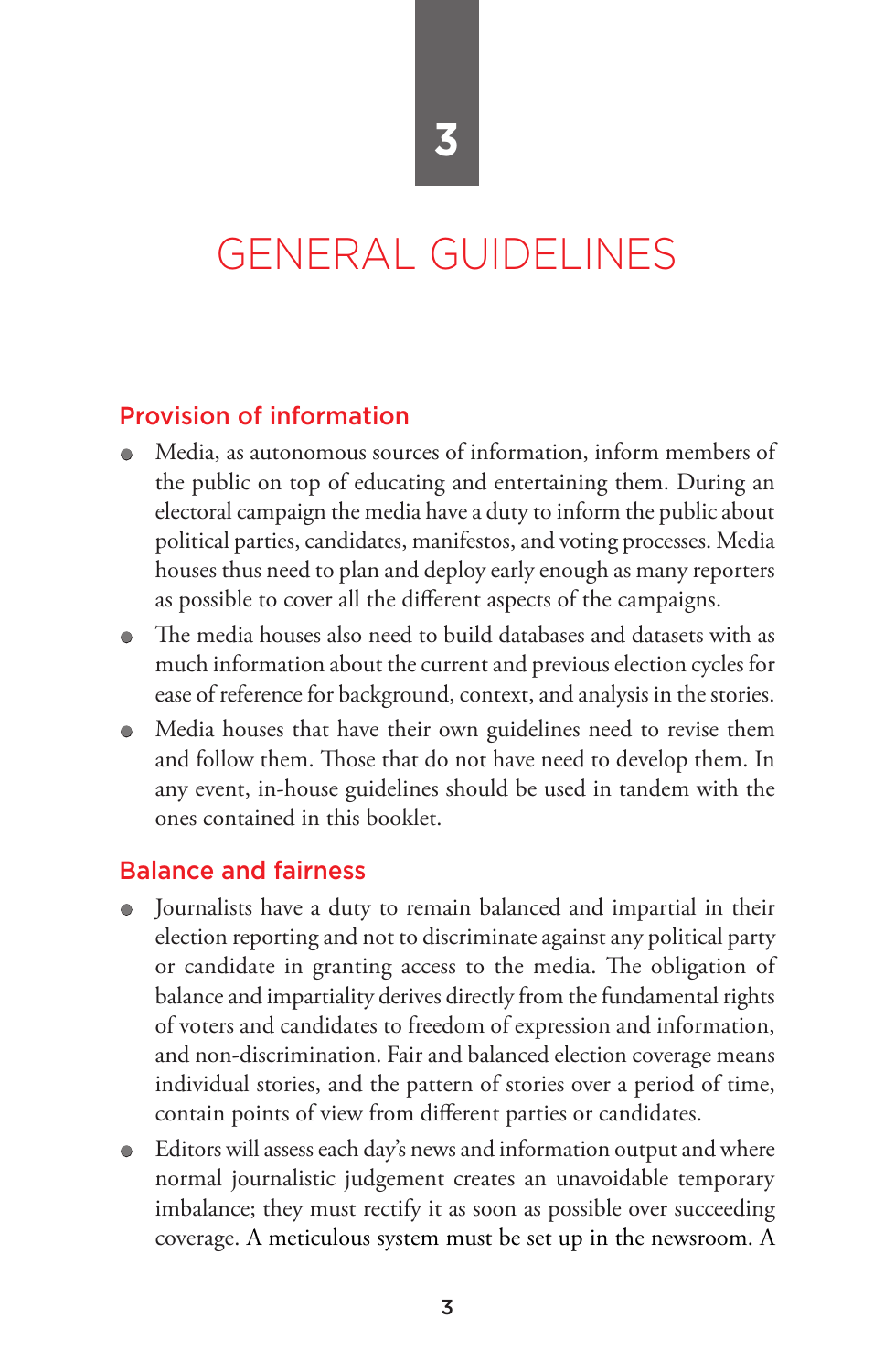large wall-chart, or computer-based system accessible to all relevant personnel, with basic details of every election story broadcast/printed entered after each day would be a good start.

#### Independence

The media will maintain independence from political, economic and other interests. In particular, they will not allow themselves to be controlled by political parties, candidates, the government, business or any other groups with vested political interests.

#### Accuracy

- The media must report accurately across the board but especially on issues such as the spelling of the candidates' names, the actual words they use (quotes/sound bytes), names of places, and context. The election period is a time of heightened excitement for both candidates and voters. Care must be taken in reporting so as not to make people react in a manner that may breach the public peace.
- Reporting the size of crowds attending political rallies and presentation of pictures of the rallies in the media is a critical matter. If rally sizes must be mentioned at all, journalists must rely on estimates provided by credible agencies such as the police or independent monitors. Otherwise, say something like: *Candidate Y attracted a crowd that seemed to fill Kololo Independence Grounds for her final rally. The grounds are the size of three football pitches. Or, the fundraising cocktail party for Candidate X attracted a capacity crowd to the Sheraton Rwenzori Ballroom. The ballroom seats about 300. But when people are standing with little room between them, as was the case last evening, the room takes in 450.* Find a more neutral and believable way to convey audience size.

#### News coverage

- Editorial opinion must be clearly distinguished from news to avoid the danger of misleading audiences.
- The duty of balance requires that parties or candidates receive news coverage commensurate with their importance in the election and the extent of their electoral support. It tends to become pretty obvious as the campaigning goes on and as opinion polls are released which parties are in the lead and which ones are peripheral. Because any of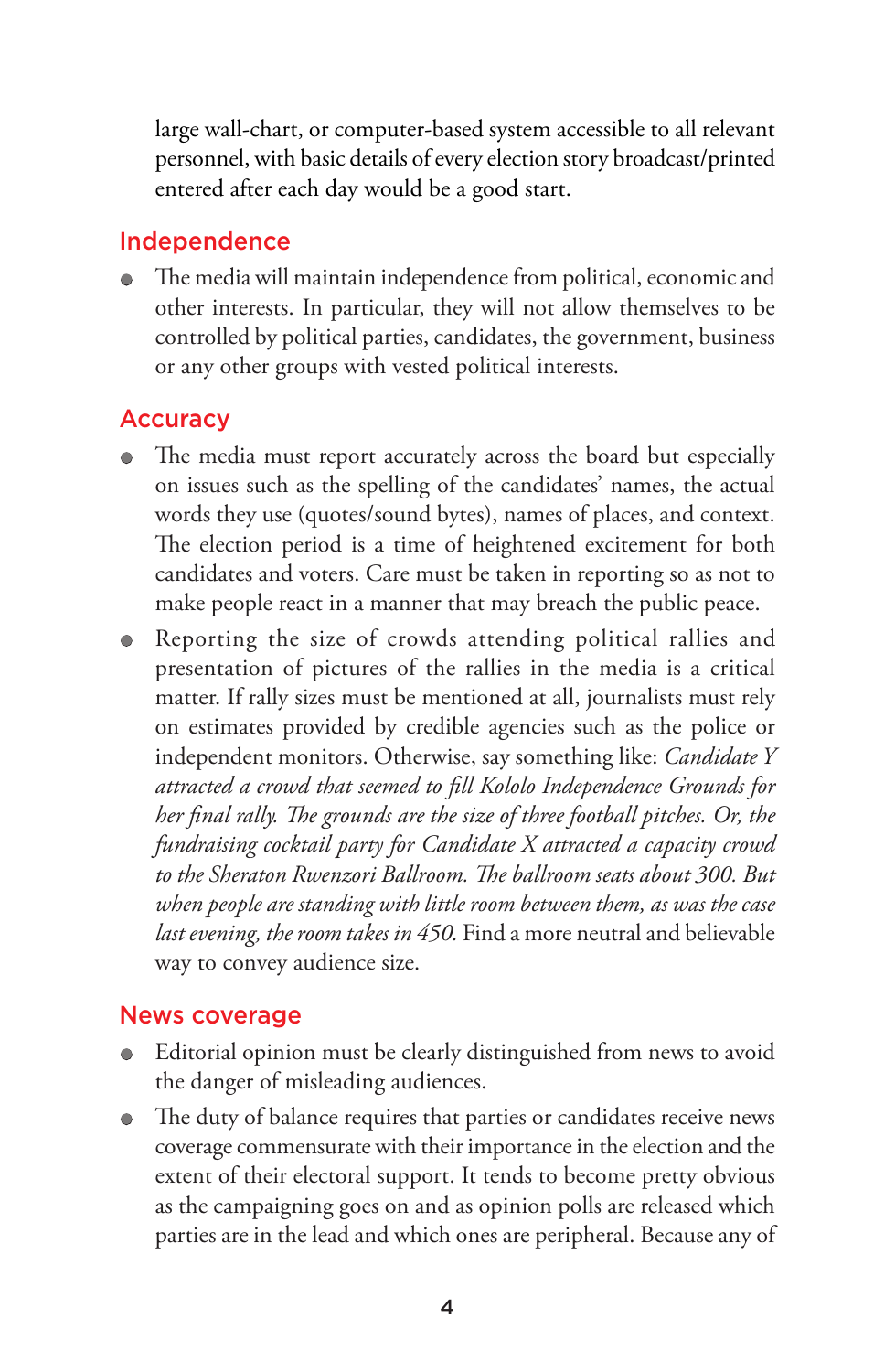the parties in the lead could form the next government, it becomes inevitable for media to pay more attention to those parties, their candidates, and their agenda.

● The ruling party, because of its governing role, will normally attract more news coverage than other competing parties during electoral campaigns. Careful measures need to be taken to prevent this from happening. For example, news coverage of press conferences and public statements concerning matters of political controversy (as opposed to functions of state) by the governing authorities should be subject to a right of reply or other equitable response from political opponents in the campaign. This obligation acquires even greater force when the person making the statement is also standing for office. *(Refer also to Equity and Consistency entry below).*

#### Release form from guests

Broadcast media houses should develop guidelines that guests on their programmes, especially interview and talk-show programmes, should sign on to before they go on air. This will help protect the station and its journalists from liability.

#### Sourcing

- Unnamed sources should not be used unless the pursuit of the truth will best be served by not naming the sources that must, in any case, be known by the reporter and communicated to the editor. When unnamed sources are used, the reasons for withholding their identity must be clearly stated in the story. In a multiparty political environment, candidates or their agents and supporters may easily hide behind requests for confidentiality to malign their opponents.
- Reporters must observe professional secrecy regarding sources of information obtained in confidence.
- Reporters should not use the shield of unnamed sources to disguise their personal opinions.

#### Corrections and replies

Any candidate or party that has been defamed or otherwise suffered illegal injury by a broadcast/article should be entitled to a correction or where this would be an insufficient remedy, be granted an opportunity to reply as soon as possible. The media will not report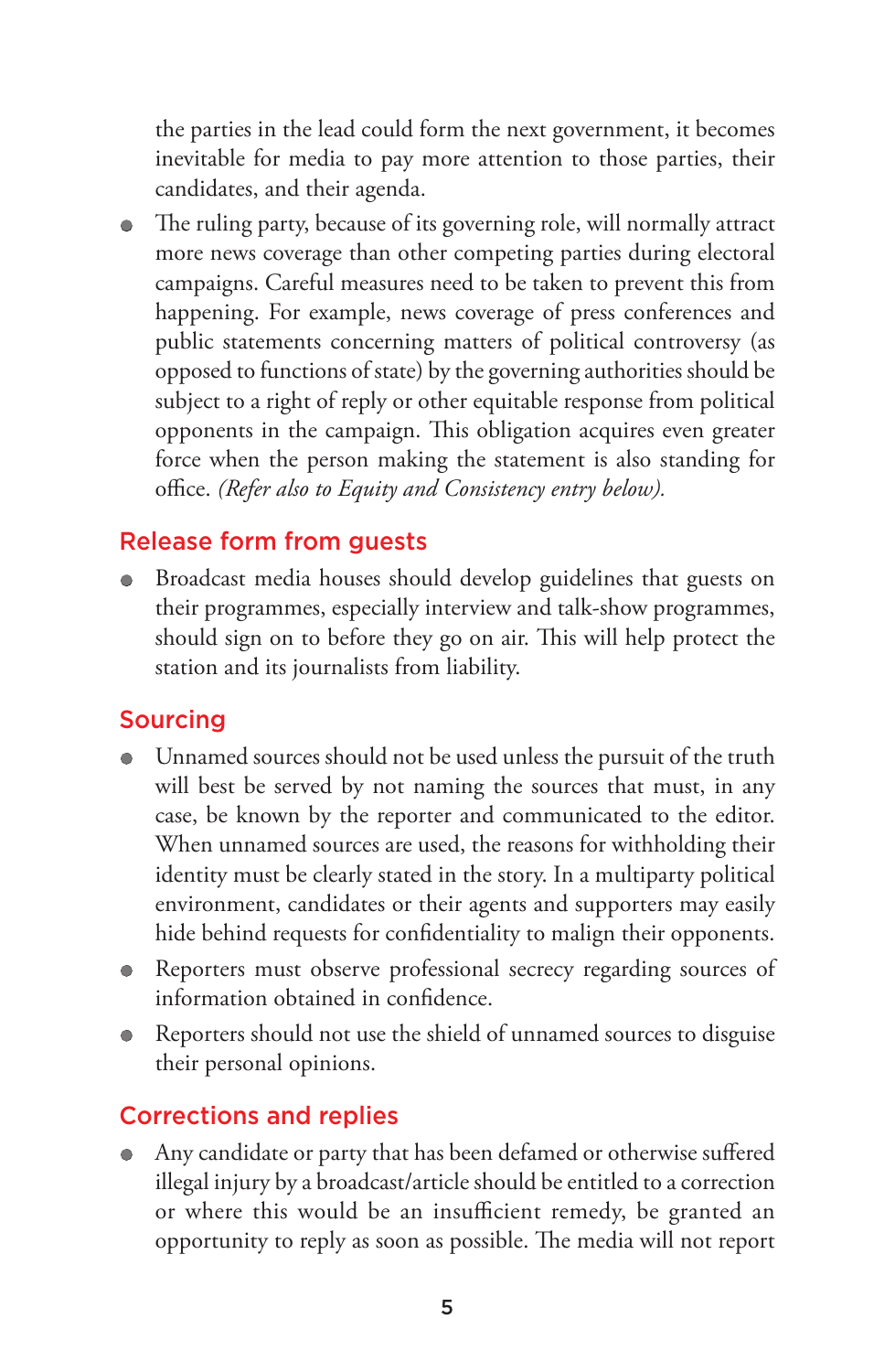specific allegations or insults without providing an opportunity for a response or reaction from the accused side.

#### Opinion polls and election projections

- Opinion polls can have a significant impact on voting patterns, especially where their significance is not adequately understood. Opinion poll results are best appreciated when additional (contextual) information is provided. Some of the key pieces of information that should be provided include:
	- Entity that conducted the poll
	- Entity or individual that commissioned and paid for the poll
	- Methodology used
	- Sample size
	- Margin of error
	- When the poll was conducted
	- The kinds of questions asked
	- Geographical area covered
	- Response and non-response rate
	- What the results were
	- How the results compare with previous ones, if any
- Opinion poll results shall be reported in context. For example, previous election trends and background information on candidates and constituencies covered will be included in the reporting.
- Opinion polls conducted via social media platforms are not any less legitimate as long as all the vital/contextual information surrounding the poll, just like in reporting a traditional poll, is contained in the story.
- The media shall minimise horse-reporting (who is leading, who is falling behind according to the polls) and pay more attention to issues of concern to the voters and how the different candidates are addressing them, shifting or buttressing positions.
- The media shall not publish opinion poll results 48 hours to Election Day to avoid causing undue excitement.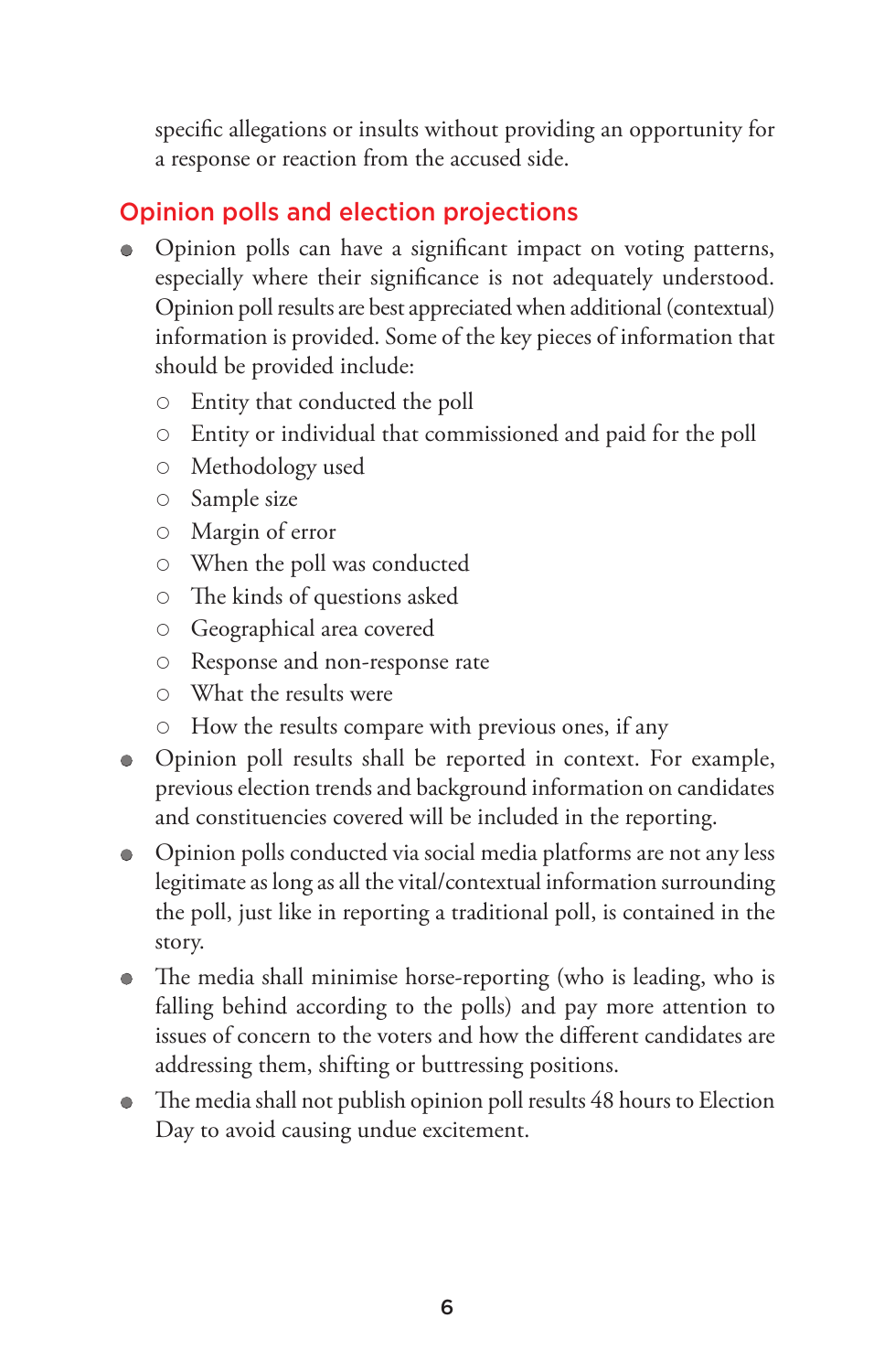#### Vox pop

This is not a scientific poll and should be used with care. The electorate must not be led to believe that one of these street samples has any statistical validity. It merely reflects a range of views amongst that group of people at that time, but it is not a real measure of overall voter intent.

#### Equity and consistency

The media should treat all parties, candidates and all viewpoints equitably. This does not mean that news values and processes will be distorted to give the same weight to fringe parties or poor performing contenders. It should be noted that the voting public is entitled to more comprehensive coverage of serious contenders. However, equitable treatment is unlikely to be achieved in a single programme or article. This also means that all parties may not appear in a single or every programme/article.

#### Electoral violence

- $\bullet$  Media will not give space to hate speech<sup>1</sup> or utterances that might incite violence or cause social turmoil.
- Journalists will avoid presenting acts of political violence in a way that glorifies such conduct. Stories, views, and comments relating to election violence should be reported after proper verification of facts and presented with due caution and restraint in a manner that encourages the creation of an atmosphere congenial to national

<sup>1</sup> The Ethical Journalism Network has a five-point test to help journalists identify hate speech. Point five addresses the economic, social and political climate in which the speech is made. It says in part: "Speech that is dangerous or controversial arises particularly when times are hard, social tensions are acute and politicians are at war with one another.

<sup>&</sup>quot;Journalists must take into account the public atmosphere at the time the speech is being made. The heat of an election campaign when political groups are challenging each other and jostling for public attention often provides the background for inflammatory comments. Journalists have to judge whether expression is fair, fact-based and reasonable in the circumstances.

<sup>&</sup>quot;Where we have doubt about directly quoting hateful speech it may be useful to report that insulting comments were made without repeating the exact terms of the insult."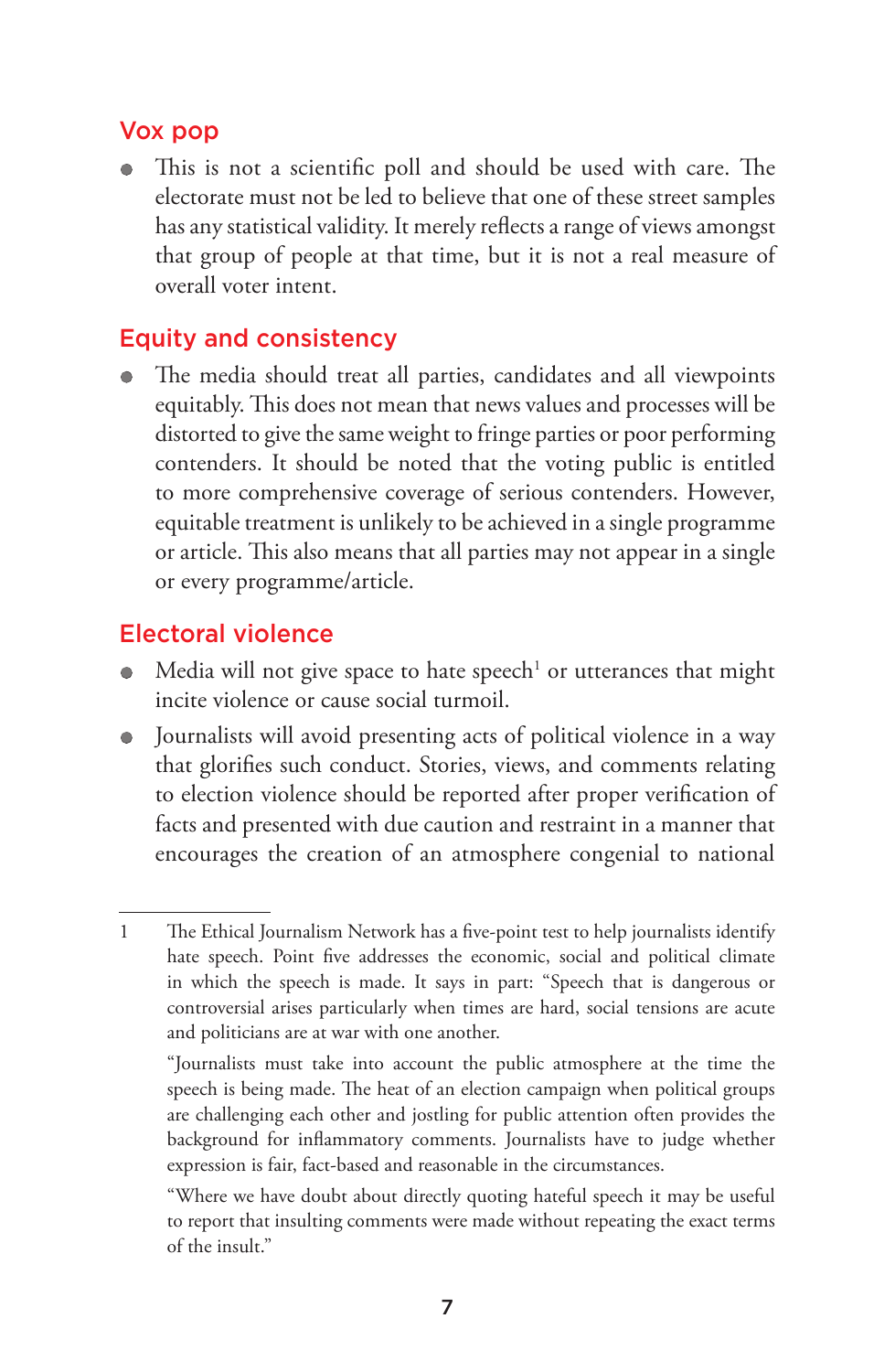harmony, amity, and peace. Elections need not lead to destruction of life and property.

#### Direct access programmes

● The media should grant all political parties or candidates airtime for direct access programmes on a fair and non-discriminatory basis. Time slots for direct access programmes shall be assigned in an equitable manner. All parties/candidates should be allowed to buy airtime for political advertisements on equal terms.

#### Political advertising

- Media houses, especially broadcast, should not allow the bigger parties to buy up all advertising space leaving nothing for the smaller parties.
- All political advertising will be labelled accordingly.
- Media houses shall develop, publish and file a rate card that clearly states the cost of political adverts, and sponsored programming that may include political talk-shows in the case of broadcast media.
- The media house's advertising department will consult with the editorial department before running political adverts to avoid hate speech, among others.

#### Right to edit

- Media houses reserve the right to edit any programme in consultation with the political party or candidate concerned if some or all of the content is objectionable for any of the following reasons: against public order or morality; offends national unity; infringes any law of the land; insensitive to the reputation, rights and freedoms of others.
- In the event that sealed envelopes of 'news copy' are delivered to newsrooms with the spoken or unspoken instruction not to drop or change a single word, it is up to the news editor to judge its news value and accuracy and decide accordingly.

#### Discrimination

● Journalists will avoid using language or expressing sentiments that may further discrimination or violence on any grounds including ethnicity, gender, sexual orientation, religion, and political affiliation.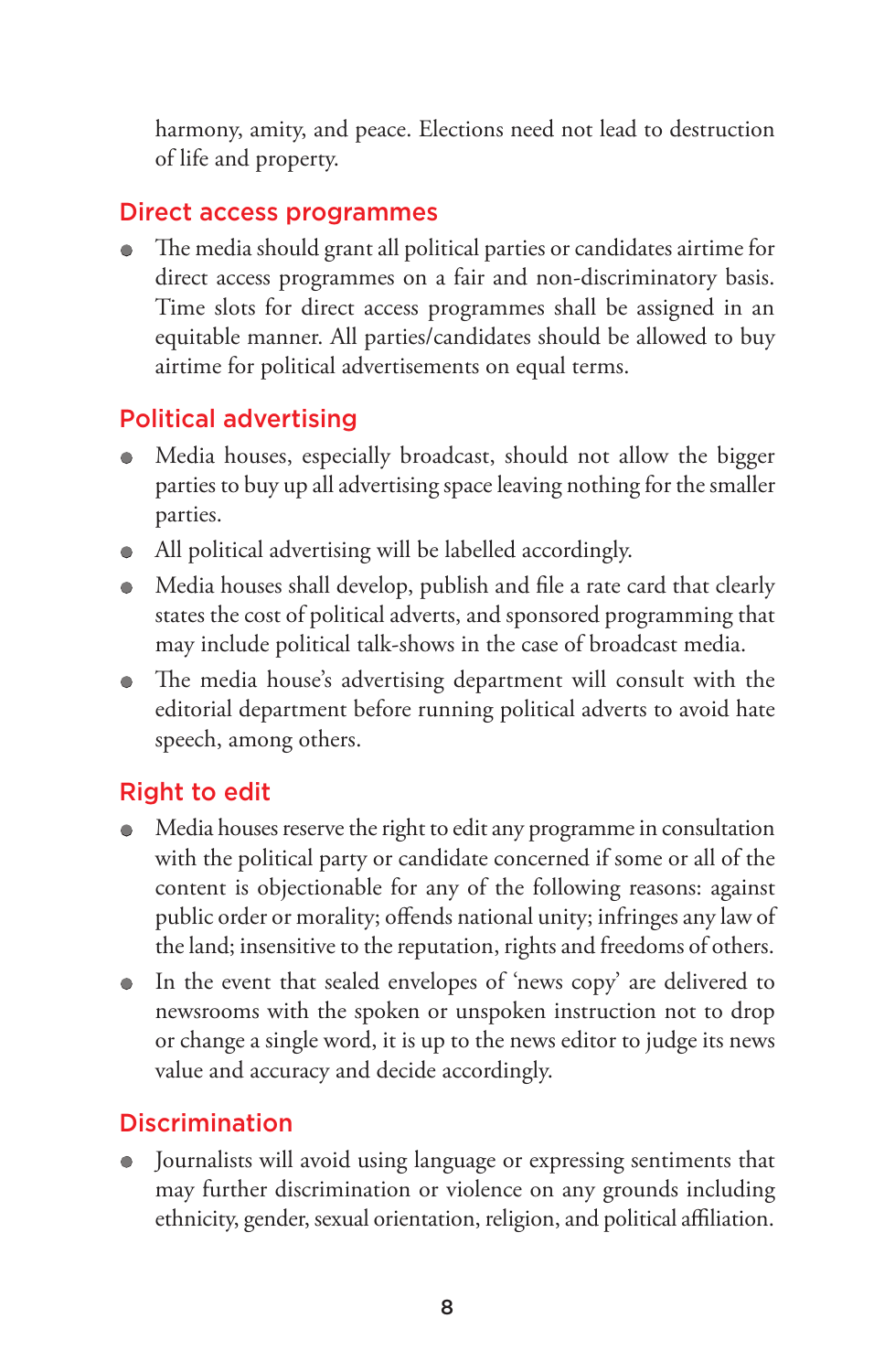- Female and male contestants will be treated equally as news subjects and as news sources.
- Media will not discriminate against disadvantaged or marginalised people and groups seeking to participate in political leadership.

#### Bribery and corruption

Media houses must make clear to their journalists that to accept a bribe — say cash or other favours in return for approving coverage of a politician or political party — is a serious breach of duty likely to result in dismissal.

#### Conflict of interest

To ensure the integrity of election coverage, individual journalists will disclose a conflict of interest or potential conflict of interest, including political affiliation.

#### Full coverage of electoral process

- Election coverage is not limited to the campaign period. The coverage should be extended to encompass all phases up to and including the declaration of the results and the day after. As far as possible, the media shall cover the election results from the polling station to the national level.
- It is also important to comprehensively cover the first weeks after the declaration of results to capture reactions of the winners and the losers and their supporters, plus the views of election monitors and independent experts.

#### Release of results

If a media house decides to release results as they come in, it will rely on reports by its own journalists or independent monitors at the various polling stations or district tally centres. The reporters will clarify at all times that the results they are announcing are from, say, one quarter of polling stations; from the stronghold of Candidate X; the results are not yet confirmed by the Electoral Commission. In other words, the release of partial results should be done with sufficient context so as not to excite or mislead voters. Media houses must know, however, that it is the constitutional mandate of the Electoral Commission to announce the definitive results.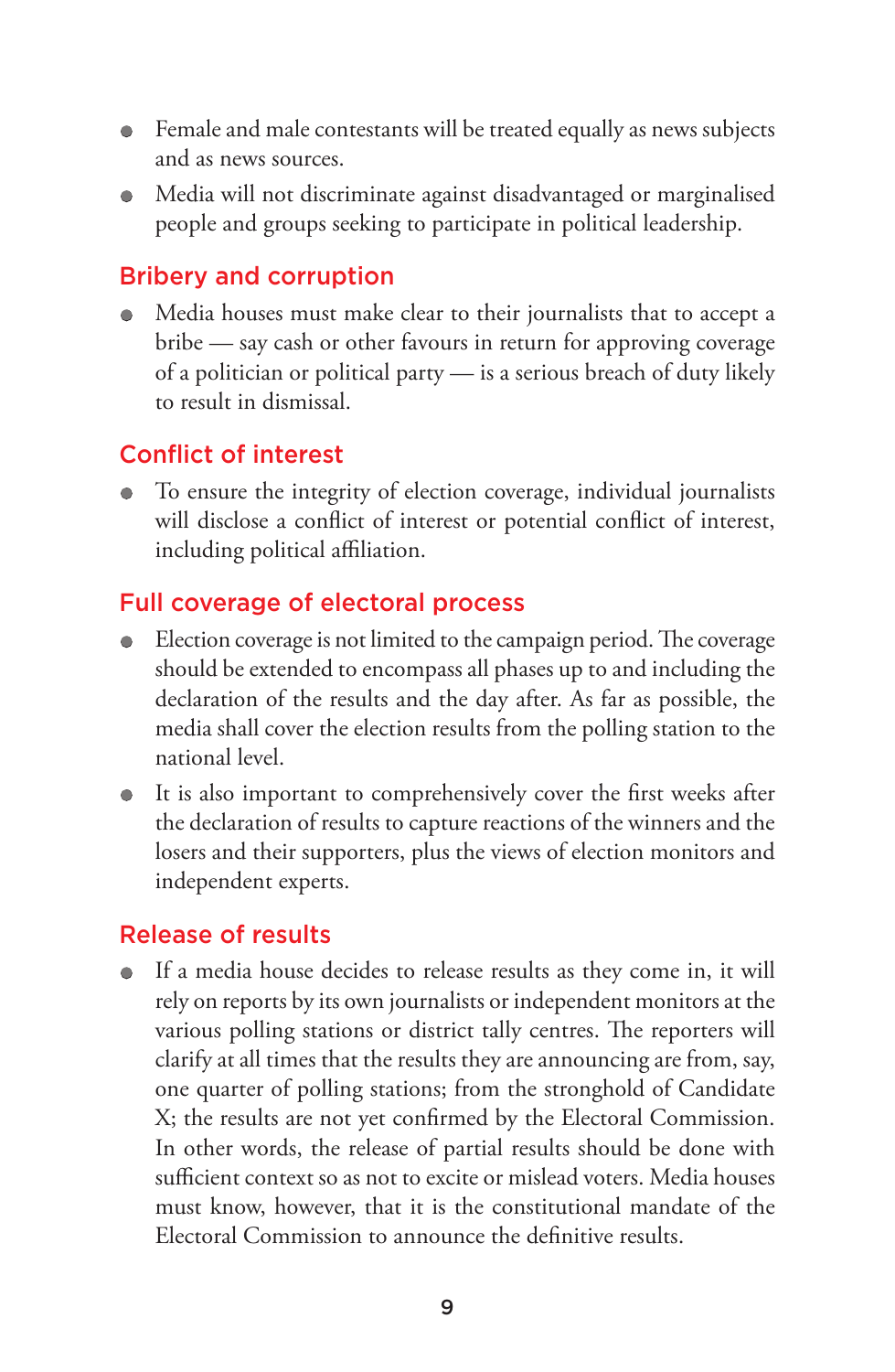#### Safety of journalists

- Journalists have a right to perform their duties without fear of intimidation, harassment or attacks. Journalists and media houses should therefore take necessary steps to minimise the risks and threats associated with tense periods such as electioneering. Specifically, it is expected that:
	- Journalists will receive safety training including risk assessment to enable them report without the risk of being attacked.
	- Efforts will be reinforced to deal with the "double burden" faced by female journalists.
	- The media must, as far as possible, respect legitimate police orders to clear away from a particular scene. The police should, however, be reminded to respect the constitutional responsibility of media practitioners to the general public to work unhindered at all times.
	- Journalists who get exposed to traumatic experiences will receive professional counselling once they are back from the field.
	- Journalists will conduct their duties responsibly with due consideration to their own safety and that of their sources.

#### Responsibility and good journalism

- Journalists will ensure that their reports are not overly oriented toward personality, party, or ethnic positions as opposed to being issue-centred.
- Responsible journalism does not defame or promote malice or corruption. Good journalism does not repeat inaccurate allegations and insults or twist the truth about a person. Journalists can report allegations and offensive speech, but the story must be balanced so the allegation or offense is answered. News reports can ruin politicians' reputations, put party members in danger, or cause public protest. Good journalism does no special favours for any politician or party.
- The media will remain alert, at all times, to exploitation and avoid unwitting promotion for self-seekers.
- Journalists will endeavour to be aware of the election rules, the operations of the Electoral Commission, and the voting process.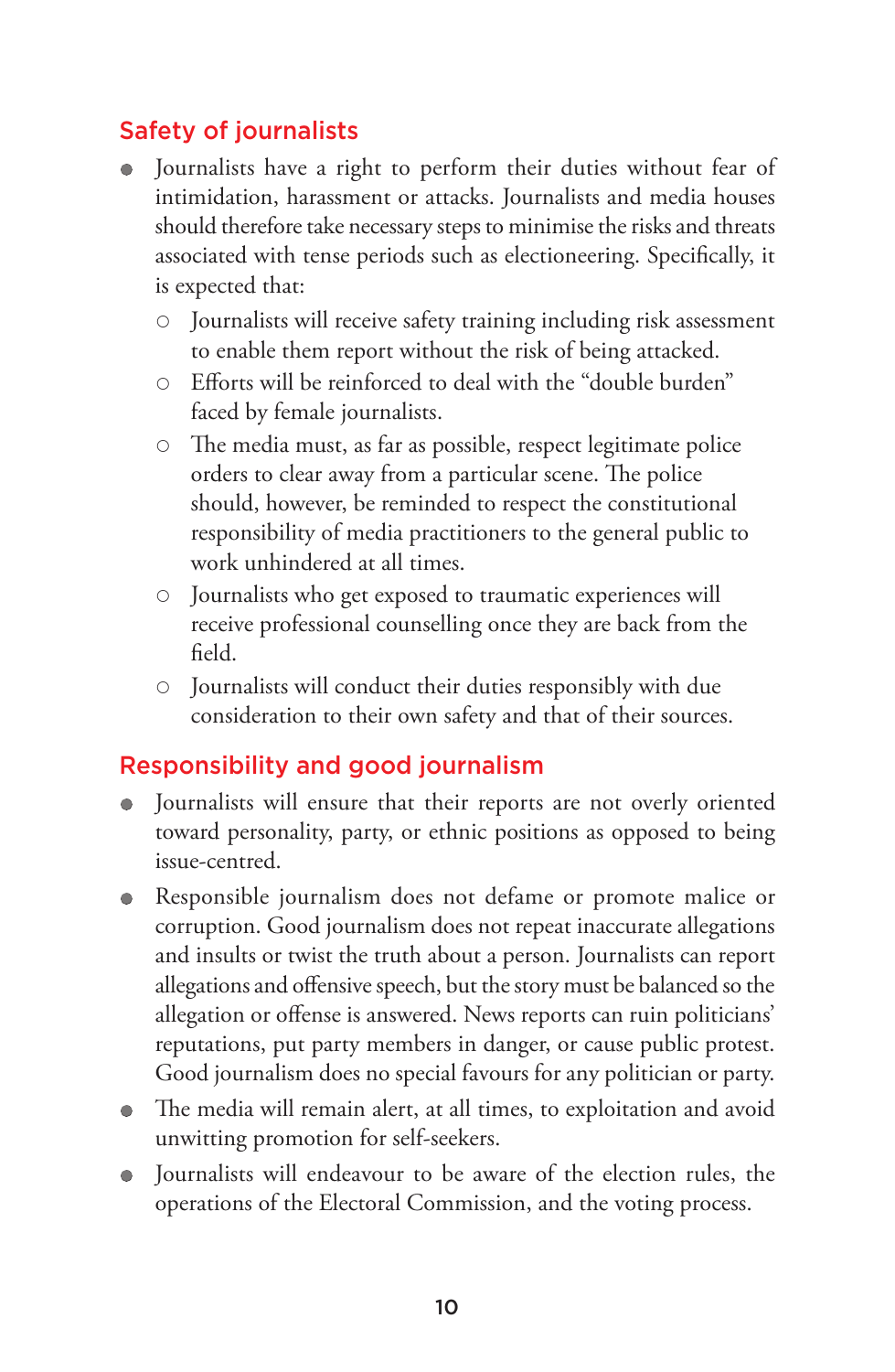#### Arbitration

In the event of strong disagreement between a media house and a political party or candidate for office, the two sides will seek adjudication from either the Media Council, the Editors Guild, or the Uganda Communications Commission before resorting to the courts.

#### Key Areas of Focus

Here are some of the areas that the media need to be aware of, and report on, to help advance the cause of free, fair, and violence-free elections.

#### Voters' rights

- a) Are all eligible voters on the voters' list?
- b) Are all voters free to hear and discuss the parties and issues without fear?
- c) Do parties threaten voters or election officials?
- d) Do parties or candidates try to bribe voters with money, gifts or promises of jobs?
- e) Do voters understand their role and the importance of voting, and do they know their choices?
- f) Do women and minorities feel safe in voting? Are aggrieved voters aware of where to go for redress?
- g) In the context of media-only (digital) campaigning for the 2021 elections, are the telecoms protecting the data of citizens and not selling such data willy-nilly to political entities to send out solicitations?

#### Candidates and party rights

- a) Are all qualified parties and candidates allowed to run in the election?
- b) Are candidates representing minorities, regions and different political opinions allowed to seek election?
- c) Are all parties free to hold public meetings without fear or in the unique case of the 2020/2021 cycle of media-only based campaigns, can they easily access various media to spread their political agenda?
- d) Are the election rules and limits applied equally to all parties?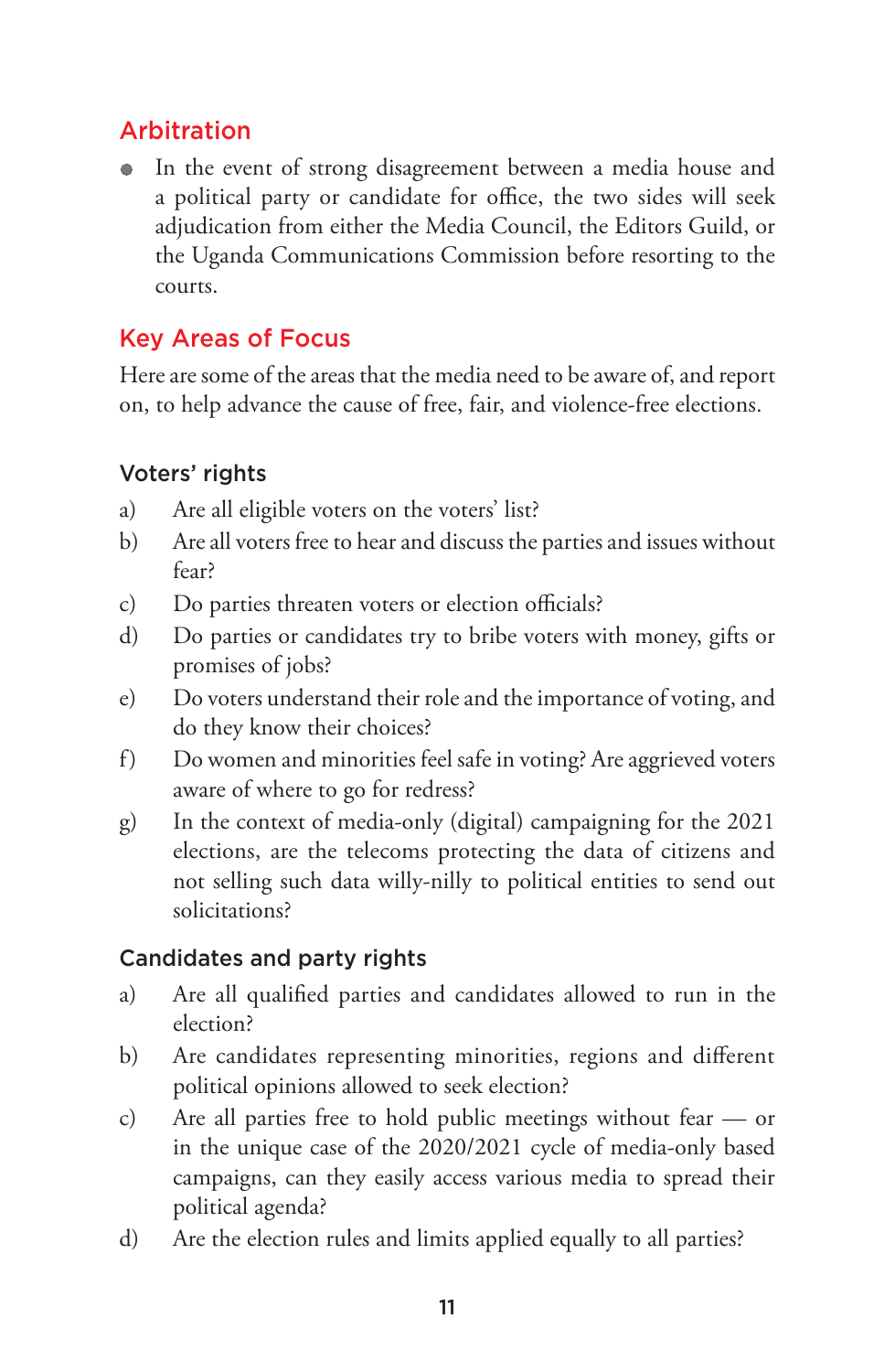- e) Are the police protecting all parties as they campaign, distribute information, and hold public meetings?
- f) Do the parties disclose to the Electoral Commission, as required by the law, the sources of their money?
- g) Are government officials neutral and not using government money and resources such as vehicles to favour one party?
- h) Is the ruling party making many announcements of new projects during the election campaign?
- i) Are all polling stations known to all stakeholders?

#### The electoral process

- a) Are voters' lists complete?
- b) Are voters left out able to get on the list by showing valid identification?
- c) Are the ballots easily understood by voters who cannot read?
- d) Do voters easily understand the voting instructions?
- e) Are there enough ballot papers, ballot boxes, and biometric machines?
- f) Are there enough officials to superintend over the voting exercise and to count the votes?
- g) Are there security arrangements to protect the people going to vote?
- h) Are there security arrangements to protect the ballot boxes so nobody can stuff them with false ballots?
- i) Is the Electoral Commission seen as impartial, independent and honest?
- j) Are all competing parties allowed to deploy their election officials/ agents at polling stations?
- k) Does the Electoral Commission respond quickly to complaints from the media, the voters, and the political parties about all alleged violations of the electoral laws? Are violators penalised in any way?
- l) Are the media, non-governmental organisations, and international observers able to monitor and report to the public on the election process without interference or fear?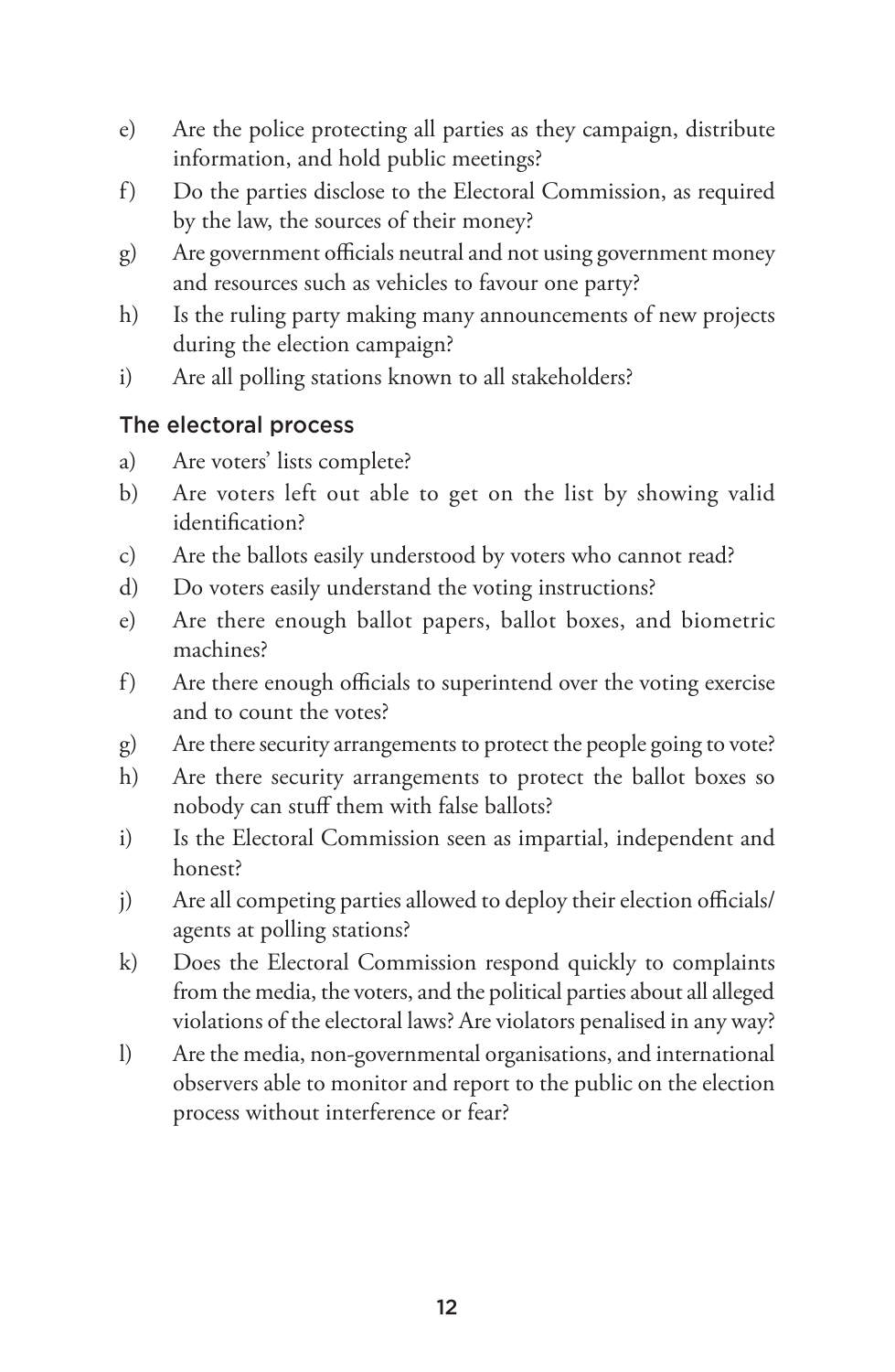- m) Are the state media providing reliable coverage of all the candidates and parties? Is the coverage accurate, impartial, responsible, and fair?
- n) Do the private media newspapers, radio, television, online-only news sites — provide reliable and fair reporting?
- o) Do the private media treat all parties' advertising equally?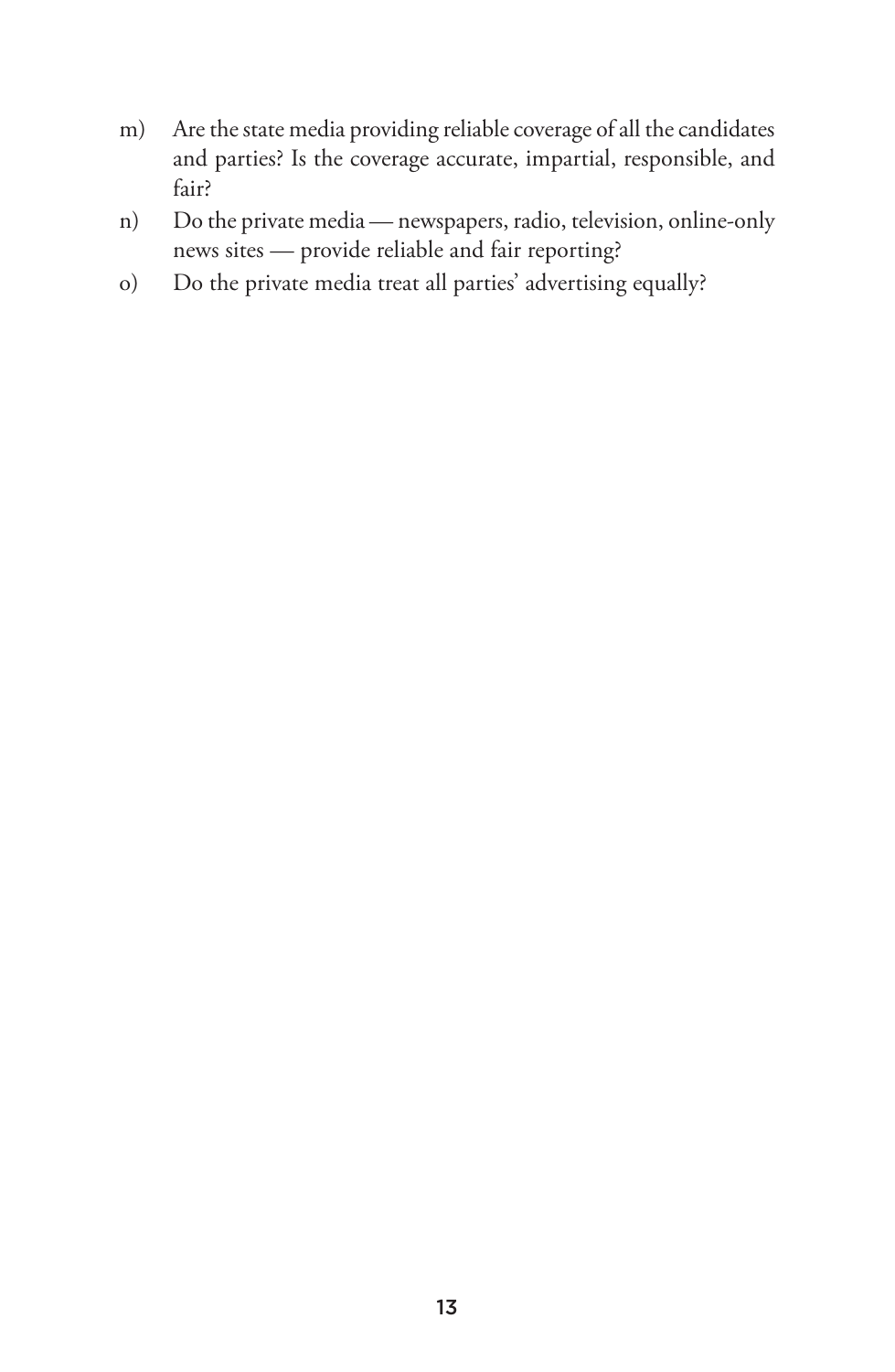# SOCIAL MEDIA

*The phenomenon of online electoral interference is global. It affects established democracies, countries in transition, and places where freedom of expression and access to information are tightly controlled. — Open Society Foundations* 

 $\infty$ <sub>*n*</sub> $\infty$ 

 $\infty$ 

What is social media? According to IDEA — International Institute for Democracy and Electoral Assistance — "social media are essentially understood to be web or mobile-based platforms that allow for two-way interactions through user-generated content … and communication. Social media are therefore not media that originate only from one source or are broadcast from a static website. Rather, they are media on specific platforms designed to allow users to create ('generate') content and to interact with the information and its source".

Some of the social media platforms common in Uganda are Facebook, YouTube, Twitter, WhatsApp, Instagram. According to Democracy Reporting International (DRI), "Social media have become essential infrastructure for public debates and the forming of political opinion." For UNESCO, the "increasing digitalization of societies has led to unprecedented opportunities to seek, receive and impart political information and ideas, which are the lifeblood of elections". For the journalist covering elections, it can be difficult making sense of the fastmoving flow of information. What is fact? What is a falsehood? What is propaganda? What is disinformation? UNESCO reminds us: "Little effort is required to generate disinformation and for it to go viral." Is so-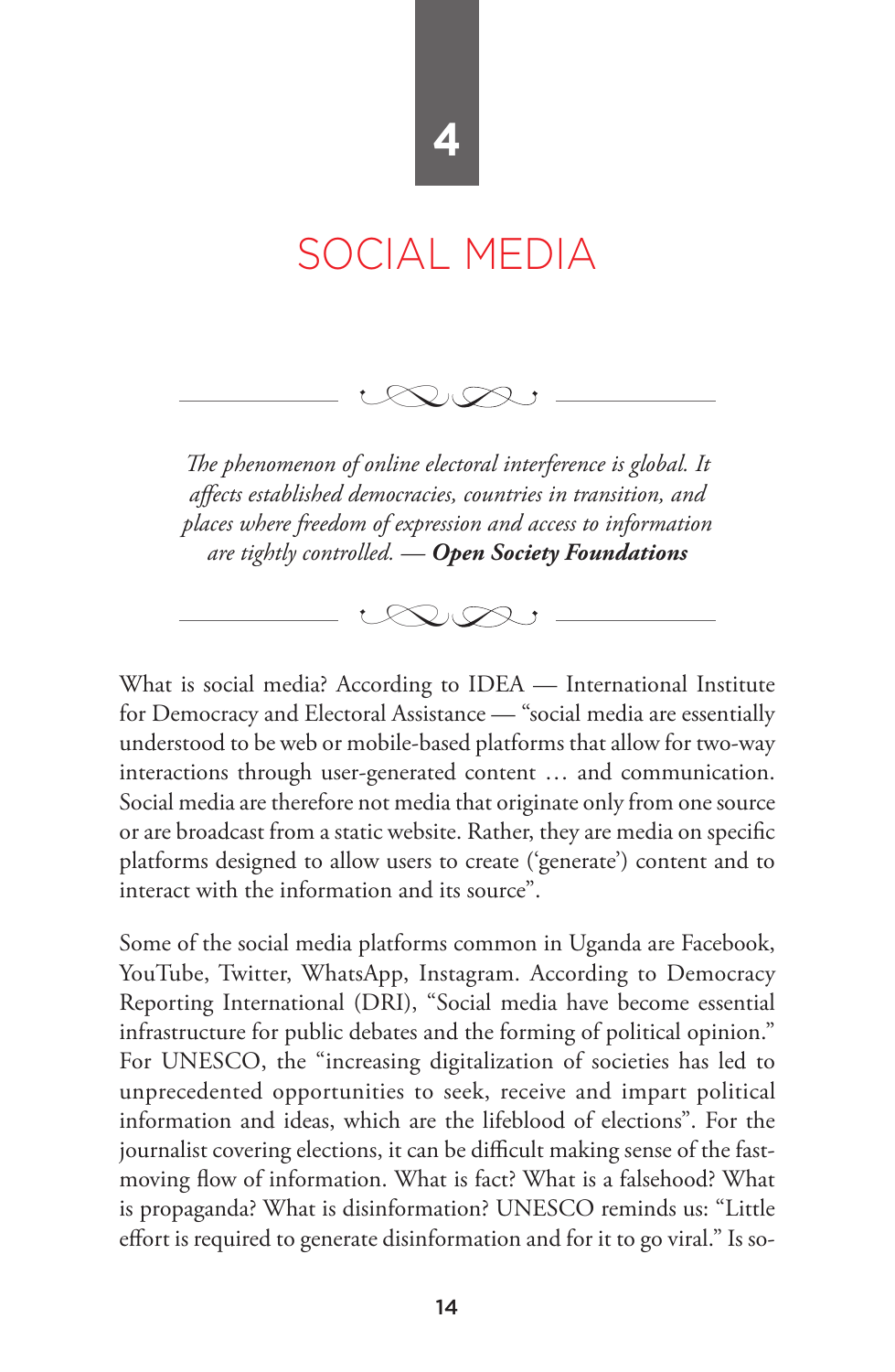called fake news really fake or is it because the politician on the receiving end seeks to delegitimise it by declaring it so? It is debatable the extent to which social media influences electoral outcomes. Broadly, however, there are some things to note about social media during electioneering, according to DRI. (Although abridged, the bulleted text below is largely reproduced verbatim).

- **Campaign financing:** Social media are used for electoral campaigning, but there is often no transparency to the funding and the extent of such campaigns.
- **The conduct of candidates and parties:** Social media are an essential tool for electoral campaigning… Monitoring candidates and parties on social media is feasible because they usually use public pages.
- **Perceptions of integrity:** Social media may reveal the level of trust in the electoral process. Significant concerns with electoral integrity may be tracked on social media. The communication of election management bodies can also be monitored on social media.
- **Manipulation:** There are always efforts to sway opinion with disinformation or social bots. In this instance, journalists will take advantage of fact-checking sites and tools.
- **Hate speech:** This thrives on social media. This is an issue in a country like Uganda where political, ethnic, regional, and religious differences often collide spectacularly in an election season.

#### Journalists as social media actors

Journalists use social media often to source and disseminate news and information. Major media houses and a number of individual journalists have social media accounts. Just like with traditional media, it is important that core journalistic principles are applied in the use of social media as these platforms have become powerful tools in how citizens access news and information.

- Journalists should think carefully before they post on their personal social media platforms because their opinions may still be identified with those of the media house they work for.
- Media houses are encouraged to develop/review their in-house social media policies/guidelines in view of the elections period.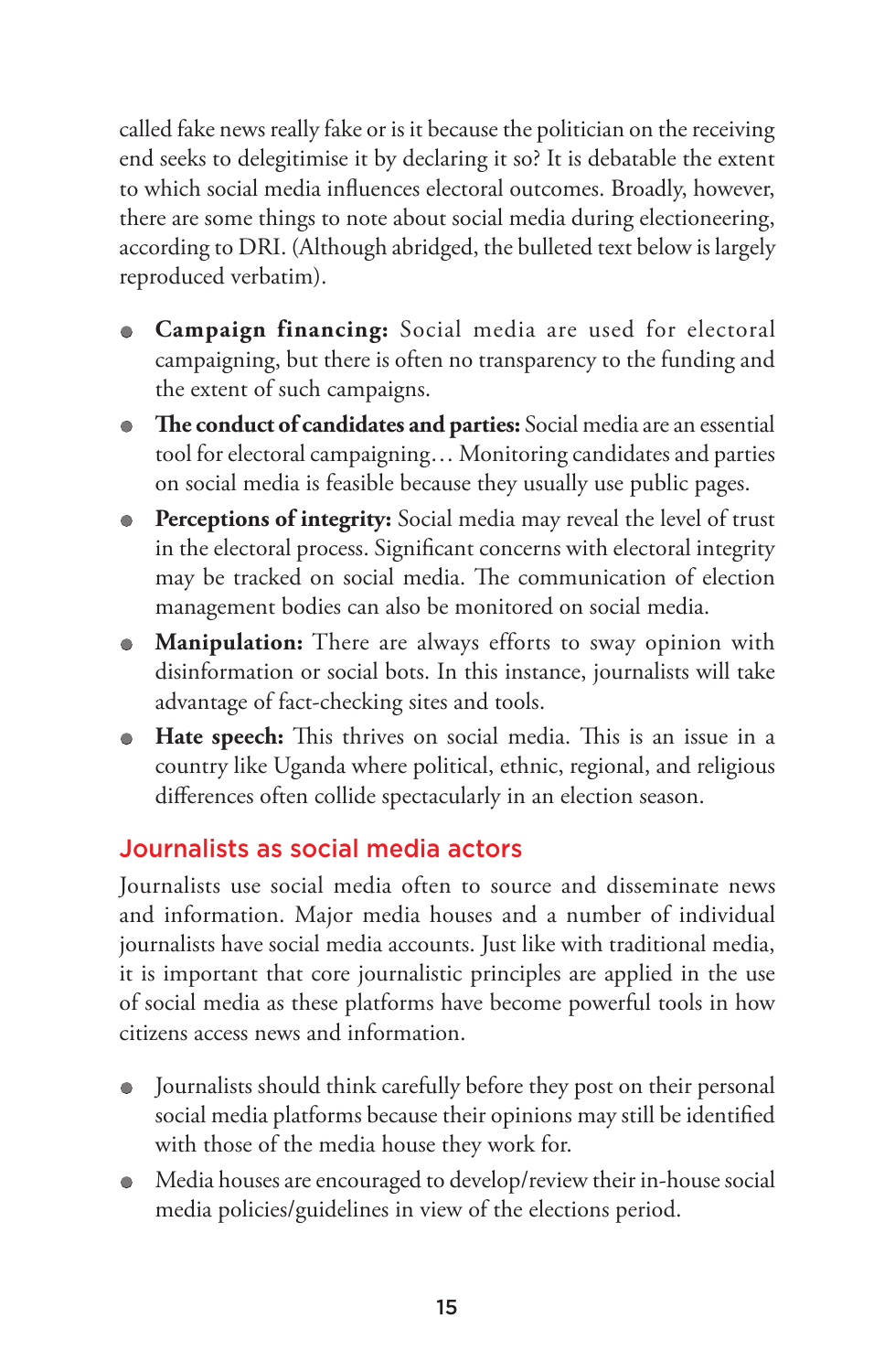On 22 March 2020, the Uganda Communications Commission issued a statement within the context of the then raging COVID-19 pandemic. It is a statement that applies in other contexts as well.

Uganda Communications Commission (UCC) is a body corporate established under Section 4 of the Uganda Communications Act 2013 (Act) as the regulator in the development of a modern communications sector in Uganda. Accordingly, UCC regulates radio, television, postal services, telephony services, data communications and the airwaves used by all wireless radio devices.

Sections 5(1)(a), (b), (k), (x) and (z) of the Act mandate UCC to license, monitor, regulate and set standards for all communications services in Uganda to safeguard the public interest and protect consumers.

UCC has observed an increase in cases of misinformation and publication of fake news, videos and advice through digital platforms by individuals misusing communications platforms to publish, distribute and forward false, unverified, and/or misleading stories and reports. Such conduct can cause … disobedience against the law or to lawful order/guidance, incitement of violence against persons or property, cause financial turmoil in markets, unfounded public anxiety, or put a person's life in danger by providing misleading guidance. Notably, a single personal post can go viral and lead to additional distorted content.

UCC takes exception to this criminality and wishes to advise that any persons found to be engaging in creating, initiating the transmission of, circulating, and/or forwarding, fake stories and misinformation using communication facilities, service or applications shall be apprehended and prosecuted for offending the Computer Misuse Act, 2011, the Data Protection and Privacy Act, 2019 and/or other Penal laws of Uganda.

Members of the public are called upon to be vigilant and exercise due care to ensure all information created, posted, shared or forwarded is free from distortion of facts and complies with the existing laws of Uganda by verifying the authenticity of any news stories/reports from official sources before believing, republishing, spreading and/ or forwarding of such stories to other persons.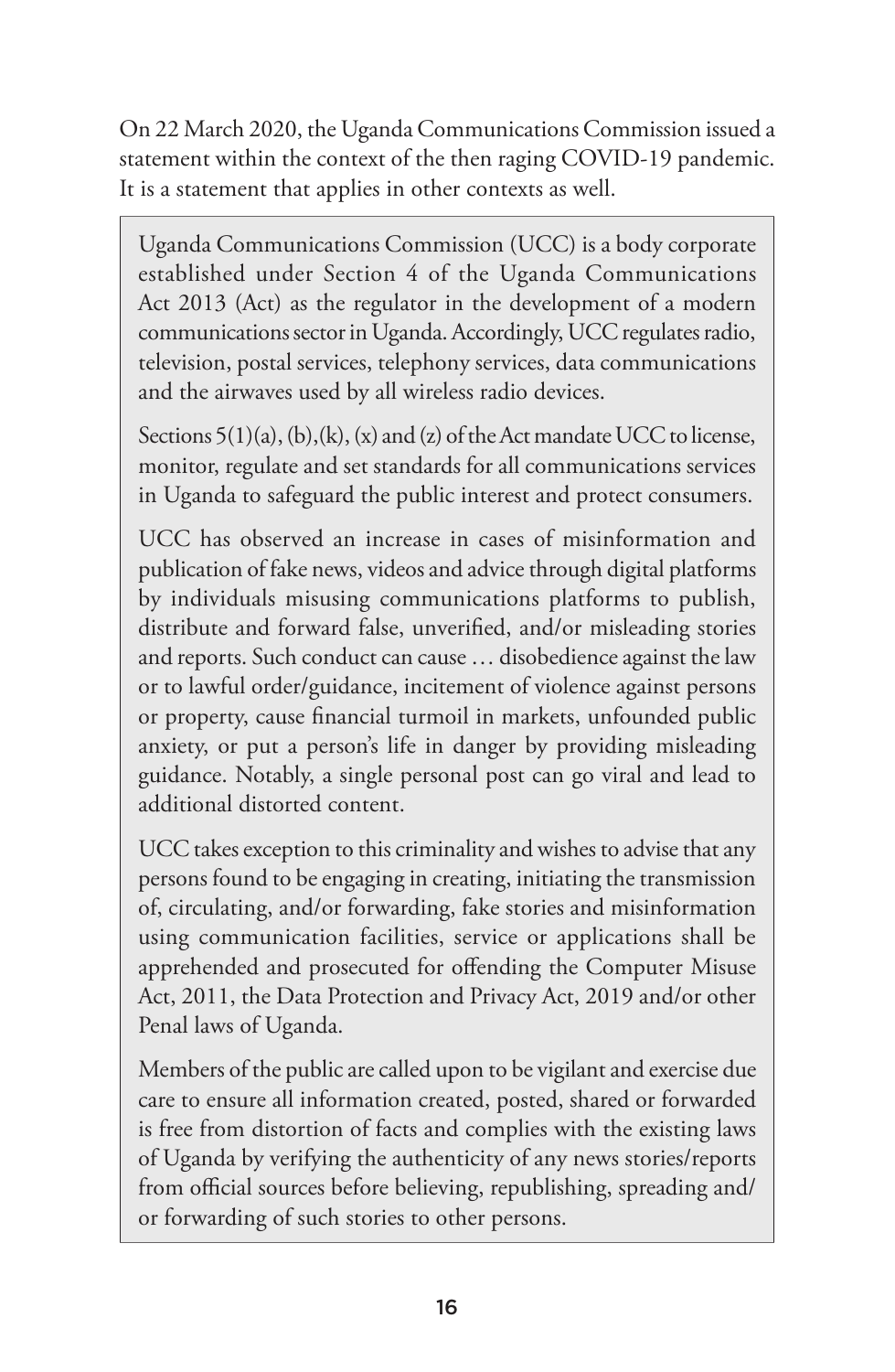# **5**

# GUIDELINES FOR THE STATE BROADCASTER



*To comply with international law, government media must fulfil the duties of impartiality and non-discrimination – ARTICLE 19*

 $\infty$ 

The law as regards state/government-owned media<sup>2</sup> and electoral campaigns is clear.

Section 23 of the Presidential Elections Act, 2005, deals with equal treatment, freedom of expression and access to information of candidates.

- **Section 23 (1):** During the campaign period, every public officer and public authority and public institution shall give equal treatment to all candidates and their agents.
- **Section 23 (2):** Subject to the Constitution and any other law, every candidate shall enjoy complete and unhindered freedom of

<sup>2</sup> The phrase "government media", according to ARTICLE 19, is used in these guidelines to refer to broadcasting channels that are owned, operated or controlled by the government, as well as to channels that are managed by government appointees or that are governed by boards, a majority of whose members are selected by the government or ruling party. The guidelines also apply to public service broadcasting channels, namely, media which are supported entirely or in part by government funds but are governed by boards that are independent of government and all political interests.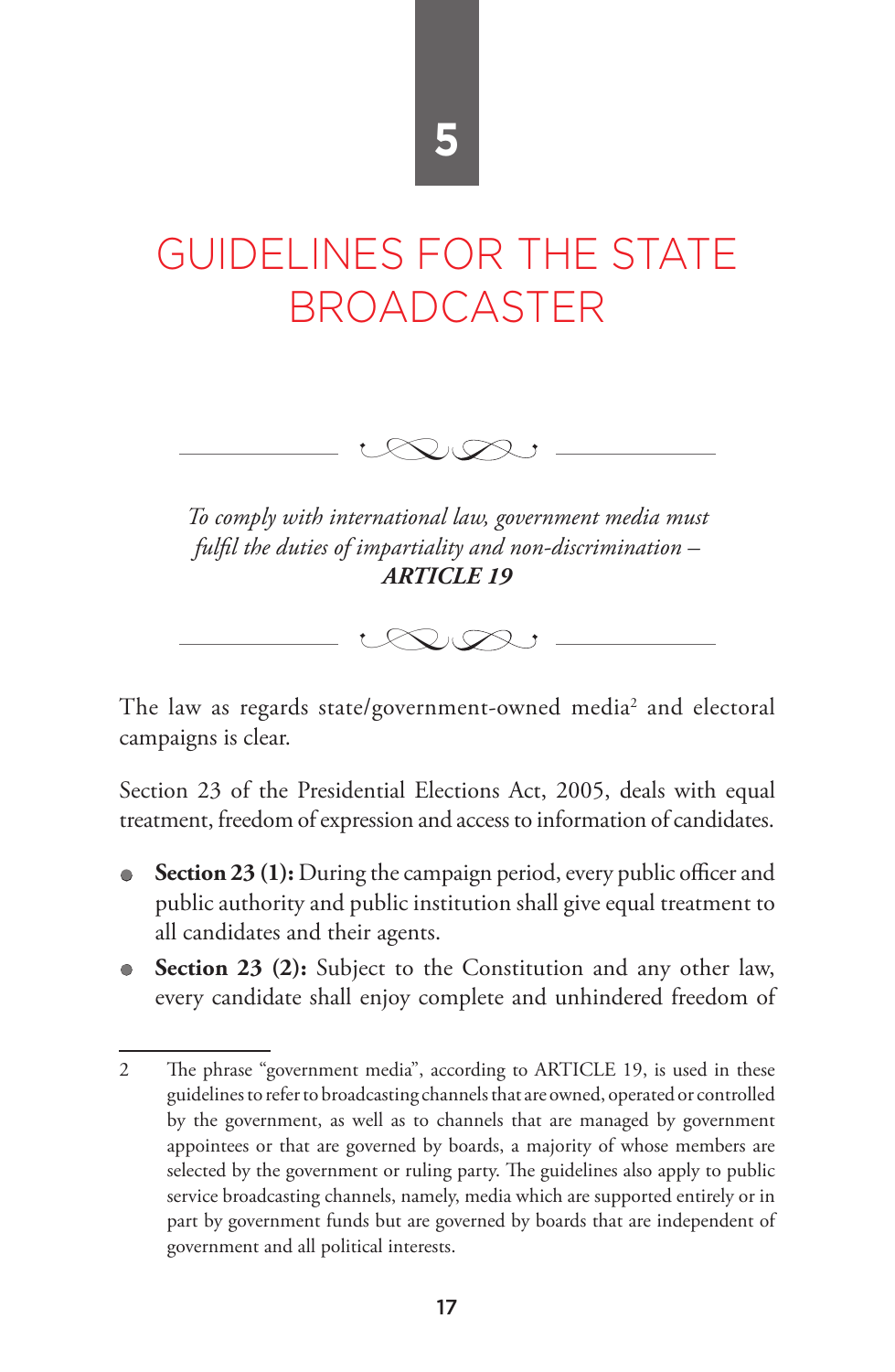expression and access to information in the exercise of the right to campaign under this Act.

- Section 24 on Rights of Candidates
	- **Section 24 (1):** All presidential candidates shall be given equal treatment on the State owned media to present their programme to the people.

The Uganda Communications Commission has augmented these provisions in light of the government's decision to have the 2020/21 election campaigns held entirely via the media and other digital platforms. Says the UCC:

- All state-owned media stations ... shall schedule meetings with nominated presidential candidates, parliamentary candidates and other political contenders or their representatives to agree on the schedule or timetable for campaigns, and how it can be shared equitably among the contenders.
- The state-owned media should submit the agreed schedule to the Electoral Commission and Uganda Communication Commission for monitoring.

#### Duty to inform

● During the period preceding an election, government-owned media have a duty to inform the public about the political parties, candidates, campaign issues, voting processes, and other matters relevant to the election. The government's obligation to ensure that "Every citizen shall have the right and opportunity, without ... distinction [of any kind] ... to vote ... at genuine ... elections" compels it to ensure that voters have the necessary information to register and vote, and to make informed choices regarding matters that are the subject of elections.

#### Voter education

• Government media have an obvious duty throughout the election campaign and up to the close of voting to provide education and information on the electoral process designed to ensure a meaningful election by a well-informed electorate. Indeed, one of public broadcaster UBC's aims is to provide "electronic media and consultancy services that educate and guide the public". The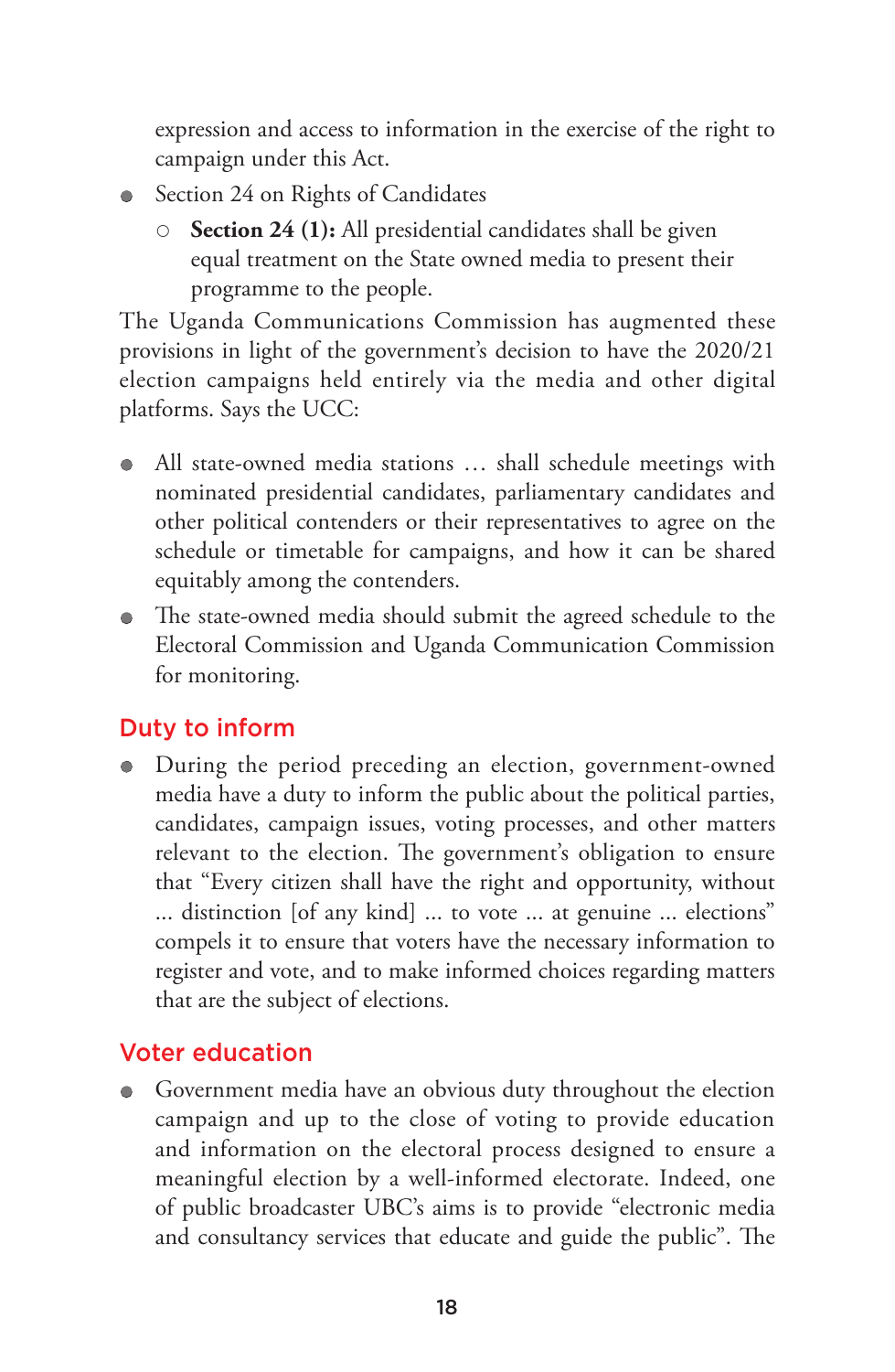programmes must be accurate and impartial and must effectively inform voters about the voting process — to register to vote, to verify proper registration, when and where to vote, the secrecy of the ballot, the importance of voting, the functions of the offices that are under contention, and similar matters.

- The government media are obliged to broadcast programmes that will reach the greatest possible number of people. Broadcasts should include programmes in minority languages and programmes targeted for groups that traditionally may have been excluded from the political process, such as ethnic or religious minorities, women and indigenous groups.
- It goes without saying that voter education programmes must not in any way further the interests of any party or candidate.

#### Duty of balance and impartiality

Government media have a duty to be balanced and impartial in their election reporting. This duty requires that news, interview, and information programmes must not be biased in favour of, or against, any party or candidate. Consistent with international standards, guidelines of UN election missions provide that "[i]n the case of government-owned media, it is customary that equal access, both in terms of timing and length of broadcast, should be given to the competing sides" and that "the information provided by the government-owned media should not be biased in favour of one or the other side". There are real implications for failure to comply. Basing on the findings of African Centre for Media Excellence's monitoring of media coverage of the 2016 elections as evidence, the Supreme Court noted thus on state-owned media: "Both the Constitution in Article 67 (3) and the [Presidential Elections Act] in section 24 (1), provide that all presidential candidates shall be given equal time and space on State owned media to present their programmes to the people. We found that [state-owned UBC] had failed in this duty. We recommend that the electoral law should be amended to provide for sanctions against any State organ or officer who violates this Constitutional duty."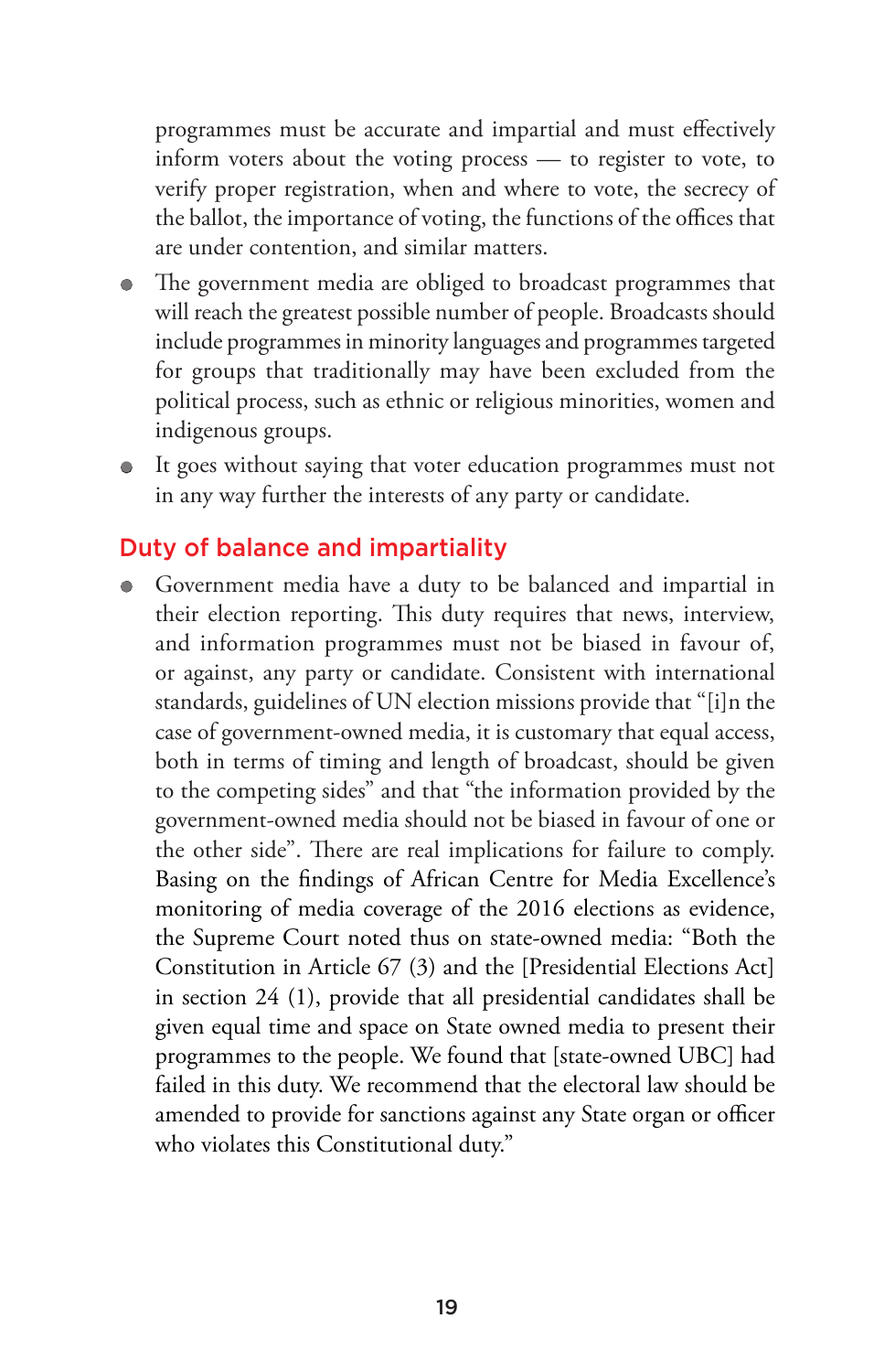#### Direct access for party broadcasts and/or advertising

- In many countries the parties will want direct access to the airwaves of the government broadcaster to put across their manifestos unhindered by awkward questions from journalists. Can the richest party (usually the ruling party) have as many slots as it wants? This would seem entirely anti-democratic.
- Does the station retain any editorial control over these programmes? It would be better to pre-record them. What if a programme is too long or contains unacceptable insult of political opponents? Who edits it? Like with GBC of Ghana, the state broadcaster should claim the right to edit any programme (in consultation with the political party concerned) "if it is objectionable for any of the following reasons: against public order or morality, offends national unity, infringes any law of the land, insensitive to the reputation, rights and freedoms of others".

#### News coverage

● Government media must be particularly scrupulous in complying with their obligation to provide accurate, balanced and impartial information in their reporting of news and current affairs. Of the various forms of election broadcasts, news coverage is generally accepted as the most influential. Accordingly, the duty to inform the electorate and to report with balance and impartiality is particularly strong concerning news programmes.

#### Presidential Press Unit

In many countries PPU journalists deliver sealed envelopes of "news" copy" to newsrooms with the spoken or unspoken instruction not to drop or change a single word. It is, however, up to the news editor to judge its news value and accuracy. It must be made clear that reproducing such material unedited can only happen in the ruling party's Party Election Broadcasts slot and not in the station's normal news output.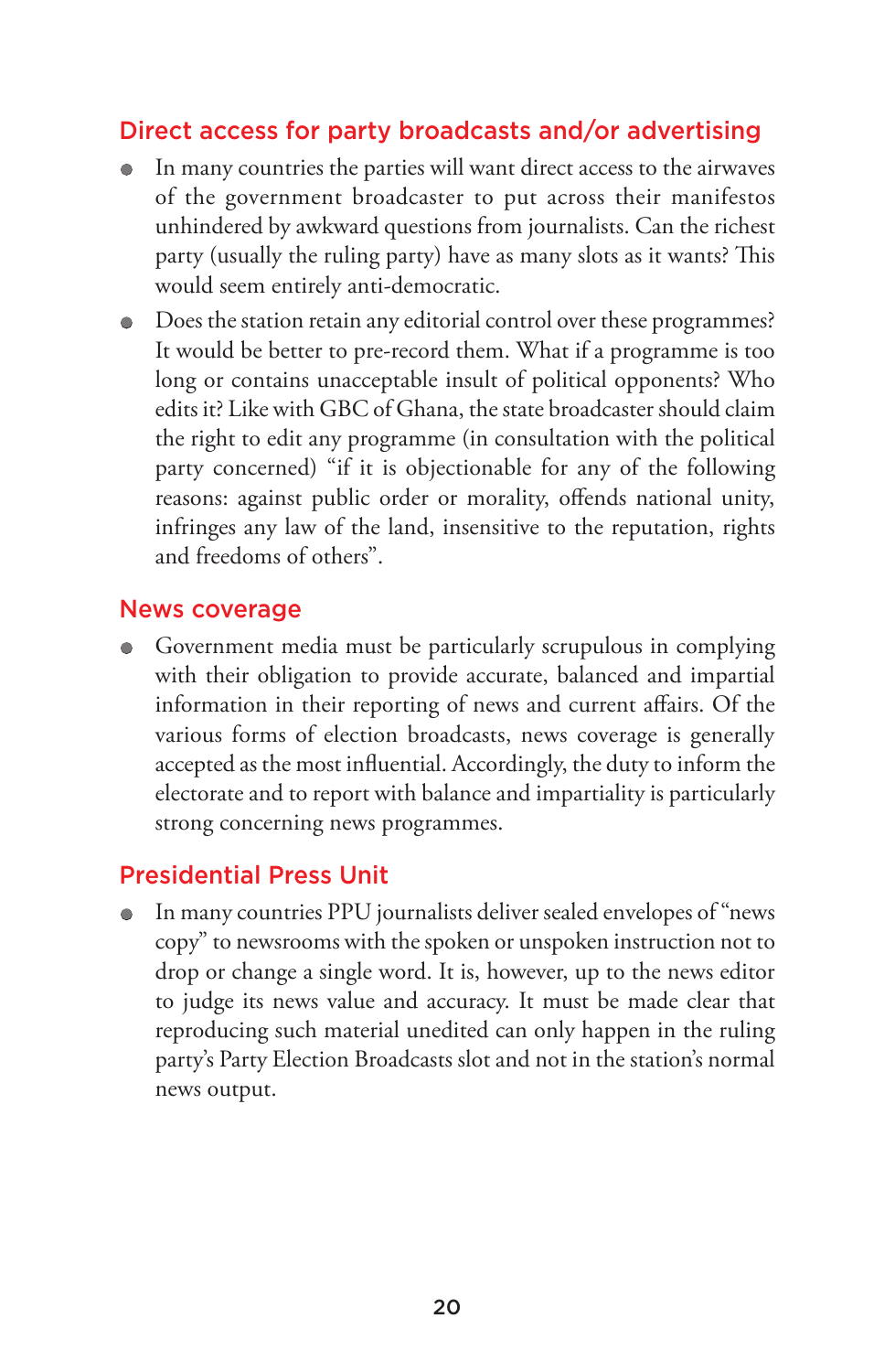#### Running orders

Where a story is placed in a news bulletin will determine its perceived importance. Proper journalistic judgement must be used to prevent giving one party the lead position regardless of balance and news value of the story.

#### Refusal to broadcast

The standards used by the government media in determining whether or not to broadcast an election programme must not be vague or broadly defined. A number of courts have held that refusal to broadcast an election programme pursuant to vague standards is illegal. For instance, Germany's Federal Constitutional Court ruled that while a station manager may refuse to broadcast an election programme that is a "clear" violation of the criminal law, he or she may not refuse to broadcast a programme on the ground that its tone is hostile to the spirit of the Constitution; such a vague and speculative concern does not constitute a "clear" violation.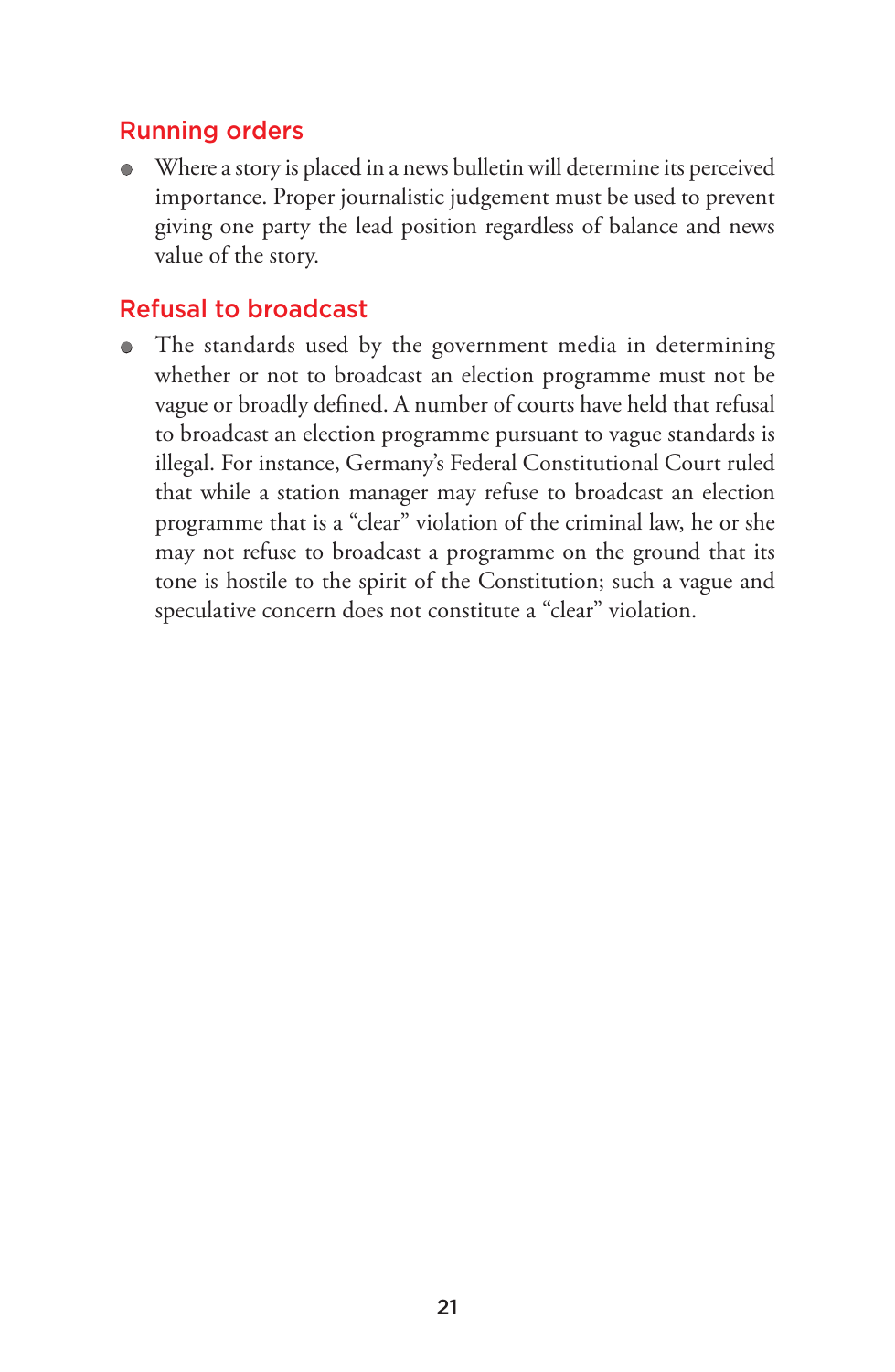# GUIDELINES FOR GOVERNMENT

#### Media protection

The government has an obligation to punish attacks against media personnel and property. It must make special efforts to investigate all acts, or threatened acts, of violence, intimidation or harassment directed against media personnel, or any act of destruction of the property or premises of a media outlet, particularly where there is any reason to believe that the act was motivated by an intent to interfere with media freedom, and to bring those responsible to justice. Protection of the media is essential if media are to discharge their public function of informing the public about matters of public interest such as the electoral process.

#### Censorship and limits on prior restraint

- There must be no government censorship of any election programme. The government should issue a clear statement to the public and all media houses that the media are encouraged to broadcast or print election-related programmes, and that the media will not be penalised in any way merely because they have carried material critical of the ruling party, the government, or its policies. The experience of transitional democracies is that governments and government media have improperly refused to fairly cover opposition parties.
- In particular, resident district commissioners and district internal security officers will not take the law into their own hands by deciding which guests can appear on different radio stations or what types of content can be aired. RDCs, DISOs, and other government officials or agents who are aggrieved by the conduct of specific journalists or media houses should follow due process by, for instance, lodging complaints before the relevant regulatory bodies.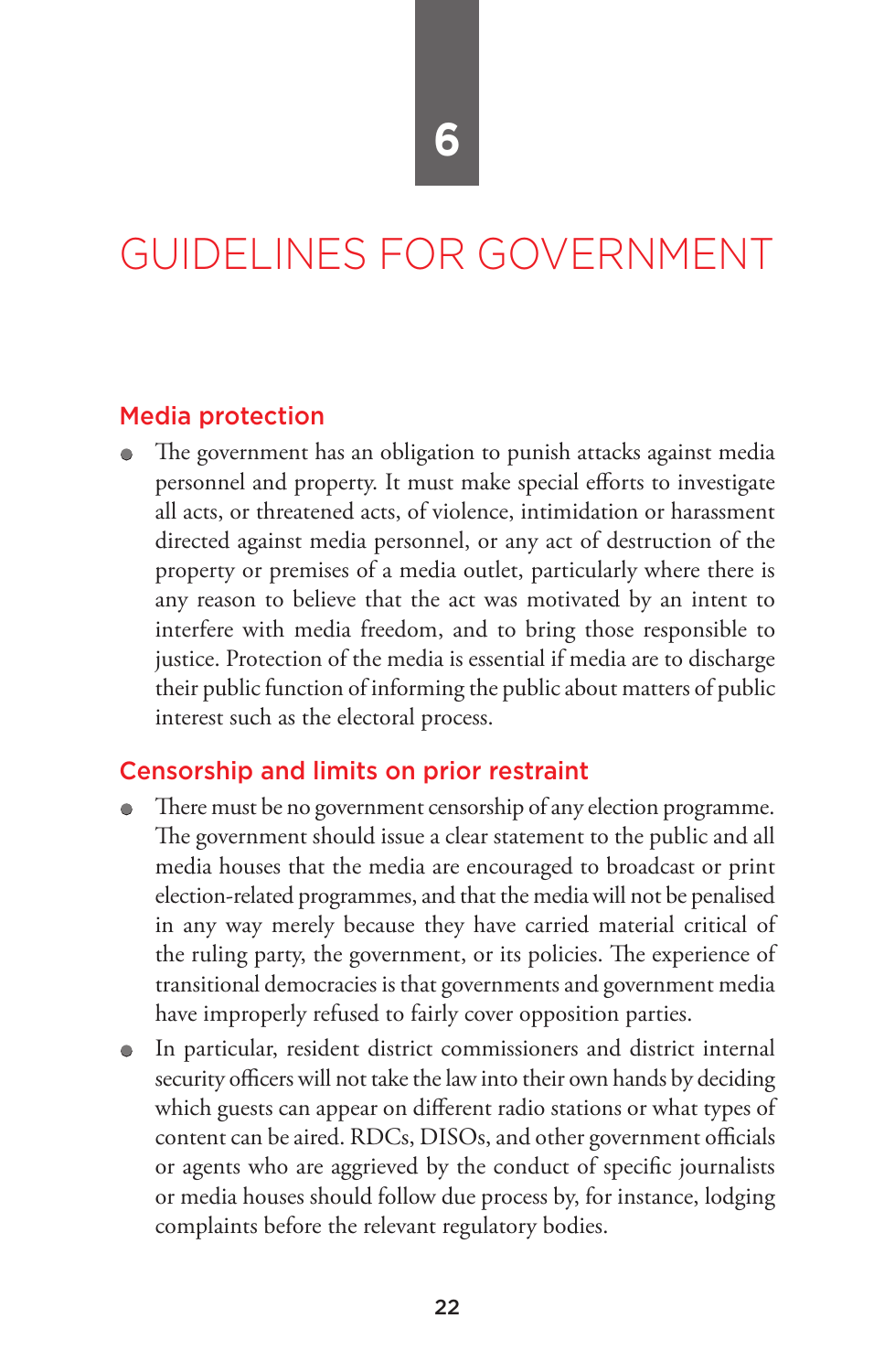● Given the digital campaigns for the 2021 elections and the rise in use of new media, the government should not hide behind fighting fake news or disinformation to restrict the campaign activities of opponents of the ruling party, or censor media. If any restrictive actions must be taken, they will be very specific and non-arbitrary.

#### Limits on media liability

● It is recommended that the media be exempted from legal liability for unlawful statements made by candidates or party representatives and broadcast during the course of election campaigns, other than those which constitute clear and direct incitement to violence. The parties and speakers should be held solely responsible for any unlawful statements they make.This departure from the normal rules of liability is justified by the short duration of campaign periods and the fundamental importance to free and fair elections of unfettered political debate.

#### Courts as a last resort

● Government officials and agents, including ministers, RDCs and DISOs, who are aggrieved by the conduct of certain journalists or media houses should allow the relevant regulatory bodies to do their work by lodging complaints before them, instead of resorting to police and courts of law, or worse still to the use of force.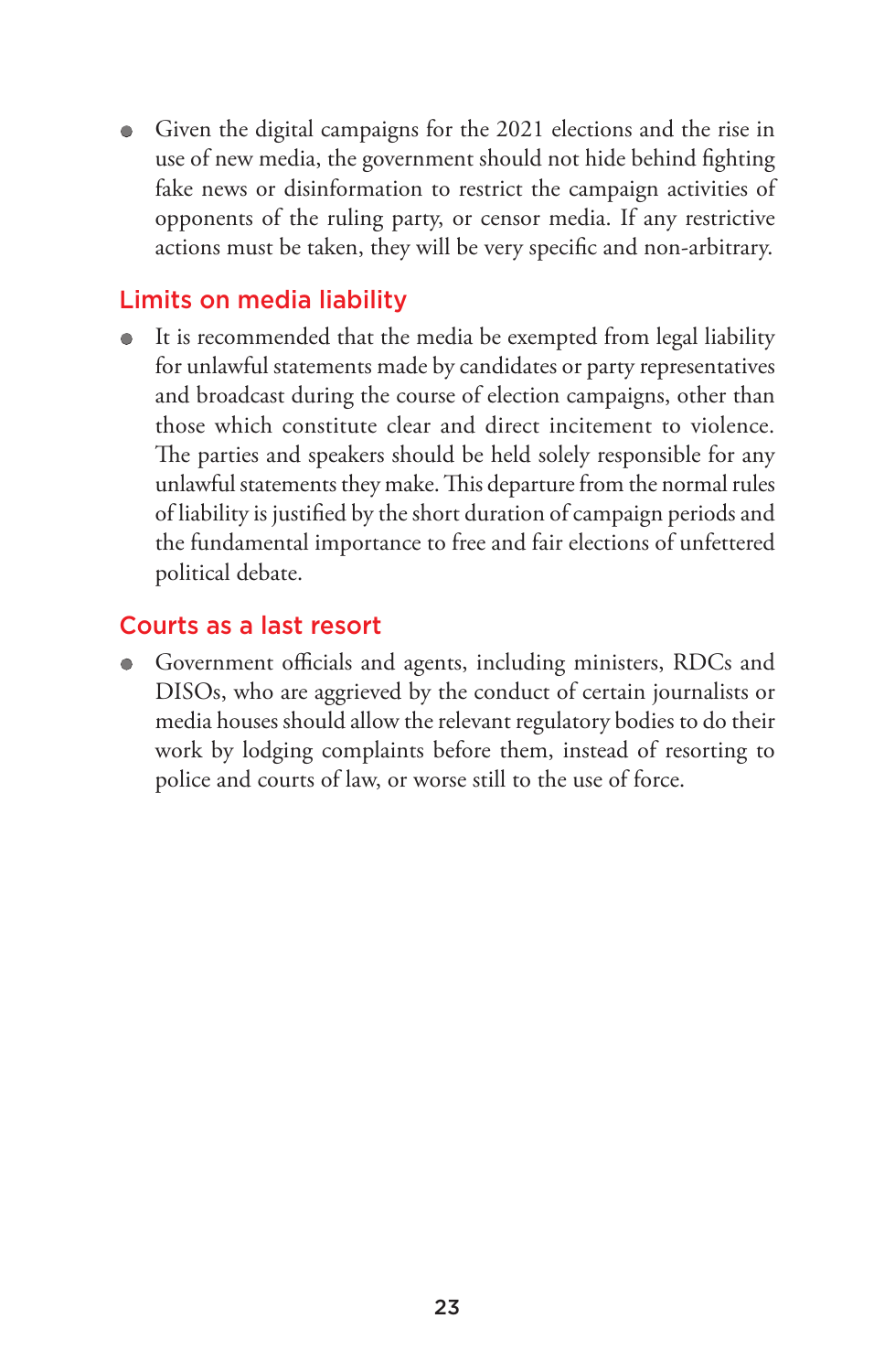# GUIDELINES FOR POLITICAL PARTIES/CANDIDATES

#### Responsibilities of political parties

- All political party statements, press releases and other forms of information for publication in the media must be signed by an authorised representative duly identified to the media beforehand.
- Political parties should clean their statements and releases of incendiary language that could lead to public unrest or a breach of the peace.
- Political parties should have a clearly defined public relations or media/press relations department from where the media can obtain necessary information without difficulty.
- Political parties must give all media houses adequate notice, at least 48 hours, of impending political party activities to allow for proper and adequate logistical arrangements for coverage.
- It is the responsibility of political parties to assure the safety of journalists covering their activities. The journalists must be protected from party supporters and, as far as possible, from other would-be attackers especially at rallies.
- The guidelines under this section also apply to candidates not affiliated with any party i.e. independent candidates.

#### Bribery and corruption

• Candidates, and their political parties, will not bribe any journalist for any reason, especially in return for positive coverage or to malign an opponent.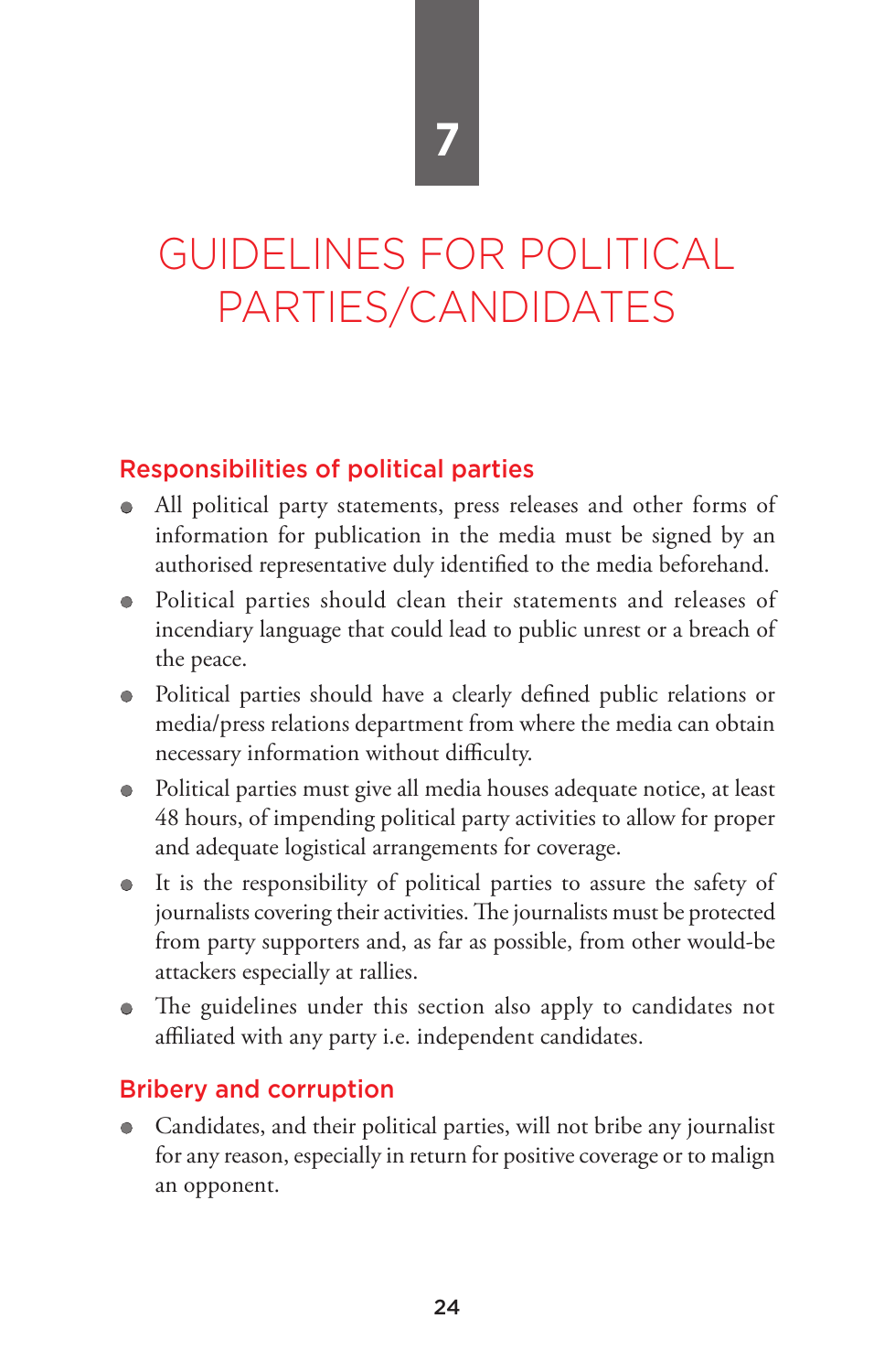● Media houses are under obligation to report immediately to the Electoral Commission or the police any politician who offers a journalist a bribe as an attempt to distort the electoral process.

#### Politicians and favourite journalists

● Political parties, or specific politicians, shall not demand particular journalists to cover (or not to cover) their campaign meetings and rallies. The responsibility to assign campaign-reporting tasks to whichever journalist lies with the editor. A politician who seeks to get his or her rally covered by a specific journalist risks getting no coverage of that event at all.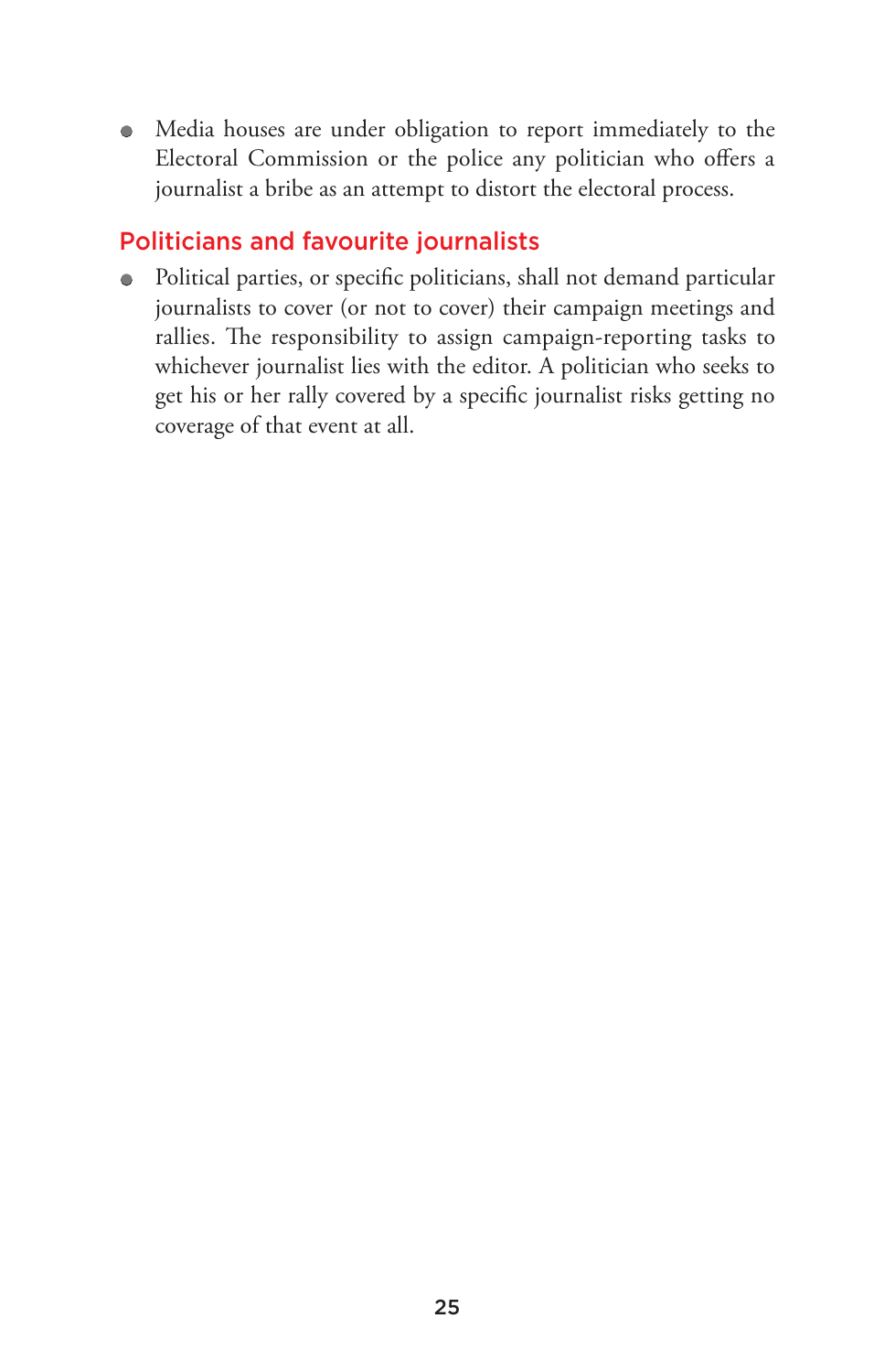### **8**

# GUIDELINES FOR MEDIA OWNERS

- Media owners will demonstrate a commitment to the ideals of free and fair elections. They shall, therefore, develop the capacity of their journalists in election coverage. They shall provide the necessary resources to their journalists for them to report elections effectively.
- Media owners, particularly owners of broadcast outlets, shall endeavour to provide in-depth coverage of elections. An election that produces a result acceptable to all is, after all, good for national stability and that stability in turn is good for business.
- Many radio stations, especially in the countryside, are owned by politicians, most of whom are members of the ruling NRM party. Much as these are private businesses, owners should not mistreat opponents by denying them access to the airwaves. This is especially because the frequency spectrum is a public good.
- Media owners need to clearly identify their journalists as a way to protect them from physical attack.
- Media houses should dedicate time and resources to plan, budget and prepare for an election period, including developing/reviewing their in-house policies on election reporting.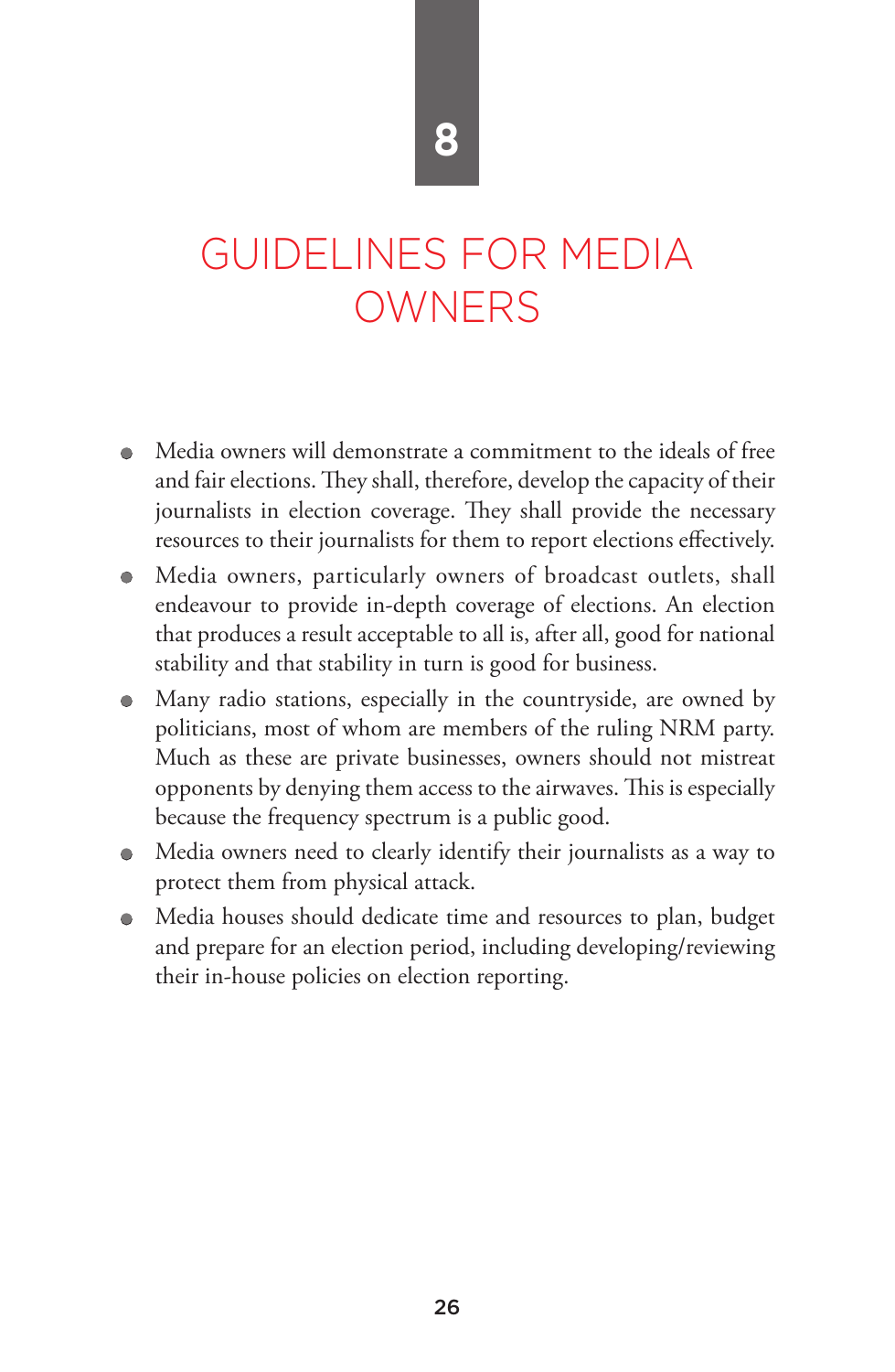# GUIDELINES FOR THE ELECTORAL COMMISSION

- The Electoral Commission will have a clearly defined public relations or media/press relations department from where the media can obtain necessary information without difficulty.
- The Electoral Commission will encourage all players to play by the electoral laws.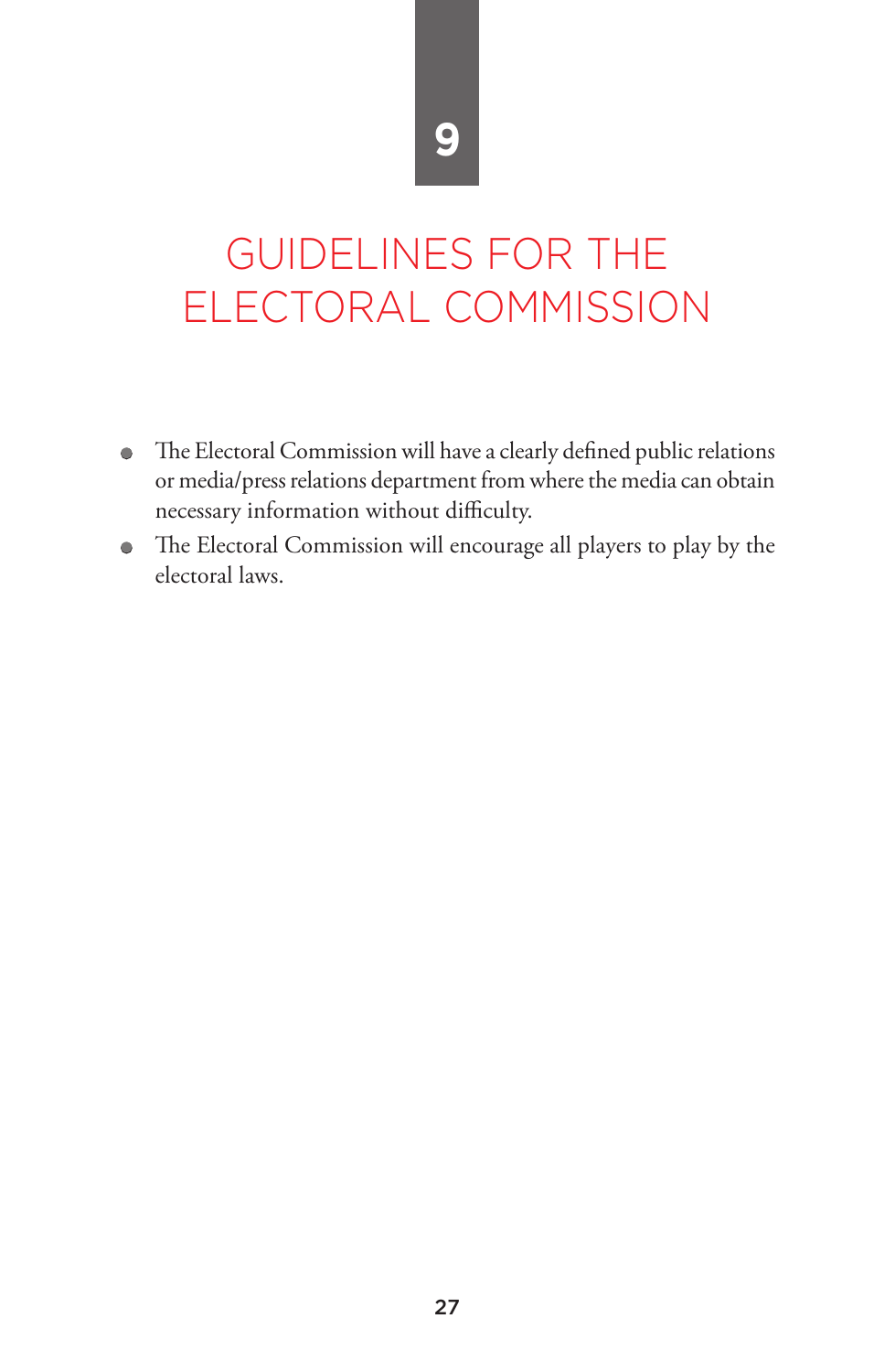# **10**

# HIGHLIGHTS OF MEDIA COVERAGE OF 2016 ELECTIONS

During the 2016 election period, the African Centre for Media Excellence (ACME) monitored print, electronic, and online media, focusing on coverage of the presidential and parliamentary elections. We present some highlights of the findings.

ACME's conclusion was that the findings of the study presented a mixed picture of media coverage of the 2016 elections. The media for the most part used a neutral tone in their coverage and also focused more on issues than personalities. Although the usual suspects — candidates and party officials — dominated the coverage, there was a notable increase in the use of ordinary people as sources over the period. Yet, many of the same old challenges persisted. Too many stories were single-sourced, and the conventional "straight news" reporting approach (he said-she said) remained dominant. The dearth of enterprise and investigation was compounded by the failure of many journalists to interrogate the claims that the candidates made in their manifestos and on the campaign trail. Without seriously taking candidates and their parties to task about their plans for the country, the coverage continued the tendency to treat elections as rituals performed every five years and not as moments for national reflection on the direction the country should take.

#### The study made several recommendations

**Reform of media regulation:** Uganda's statutory media regulation regime, which appears to err on the side of control rather than that of promoting freedom of expression, must be reformed. In particular, the Uganda Communications Act, 2013, and the Press and Journalist Act, 2000, should be reviewed and amended.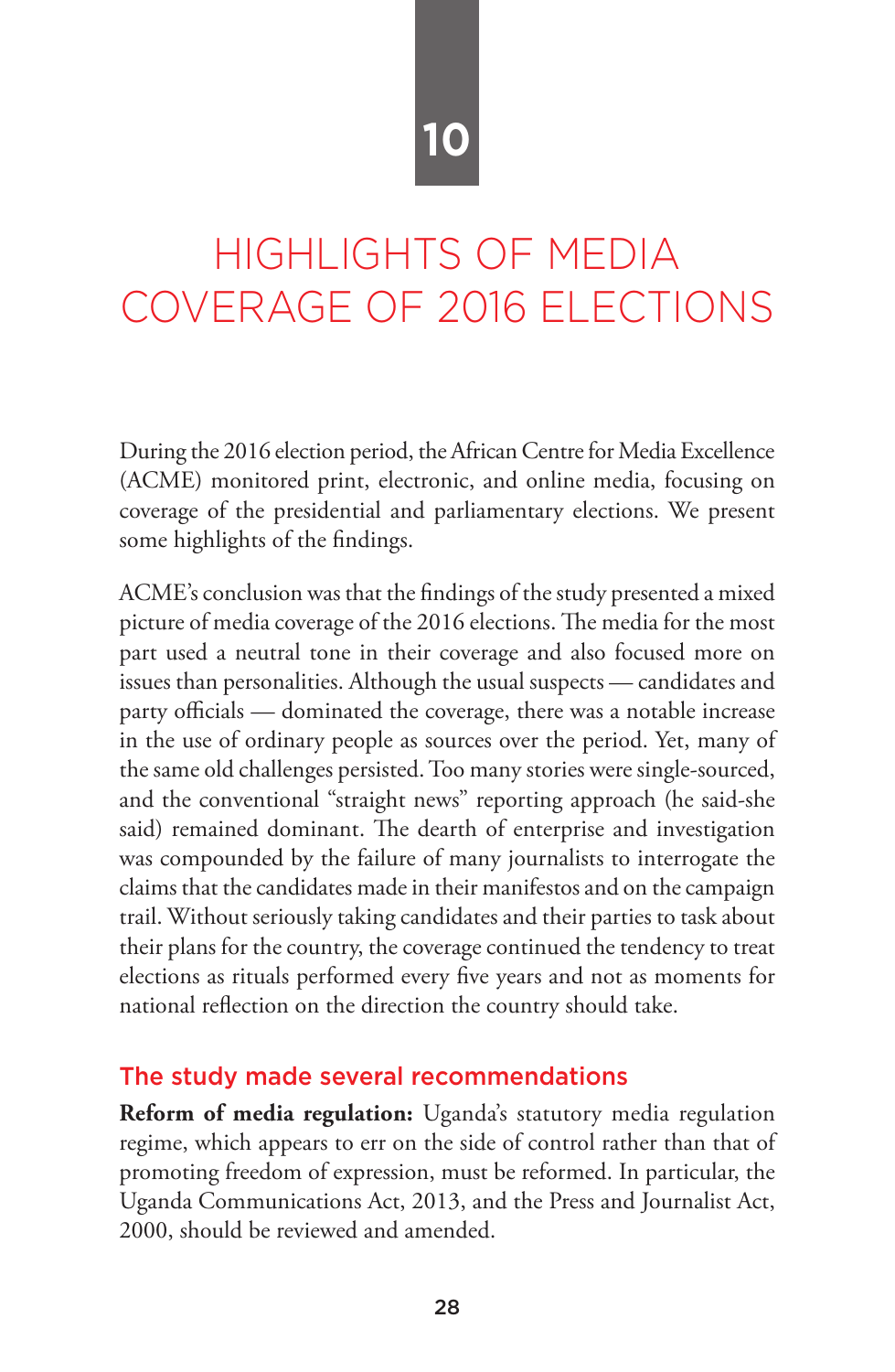**Equitable access to, and coverage by, public media:** Parliament should require the Uganda Communications Commission and the Electoral Commission to institute a credible and acceptable mechanism steeped within the law and the Constitution that can be relied upon for the implementation of the provisions of the law(s) requiring equitable access to public media by all candidates.

**Complaints, verification and enforcement:** As the electoral administrator, the Electoral Commission should ensure that a proper complaints, verification, adjudication and enforcement mechanism is in place to respond to complaints about media coverage filed by any aggrieved party during elections.

**Reform of Uganda Broadcasting Corporation:** Parliament should amend the law establishing UBC to affirm that it is a public broadcaster and an independent corporation accountable to the public, and not a national/state broadcaster that is subservient to the government of the day. In particular, the law should protect and safeguard the editorial independence of UBC, provide for more transparent and representative governance, secure reasonable funding for its operations, and promote professionalism.

**Investment in election coverage:** Media houses need to prepare better and more systematically to cover elections. This includes investing in logistical capabilities if they are to avoid being dictated to by the players in the electoral process who have vested interests.

**Promoting Guidelines for Media Coverage of Elections:** Media houses need to do more to promote within their newsrooms the Guidelines for Media Coverage of Elections. In particular, they must ensure respect for the following key principles: accuracy; fairness; use of, and reliance on multiple sources; corrections and the right of reply; focus on issues; equitable coverage of the main candidates; rejection of bribery of journalists; and independence from vested interests.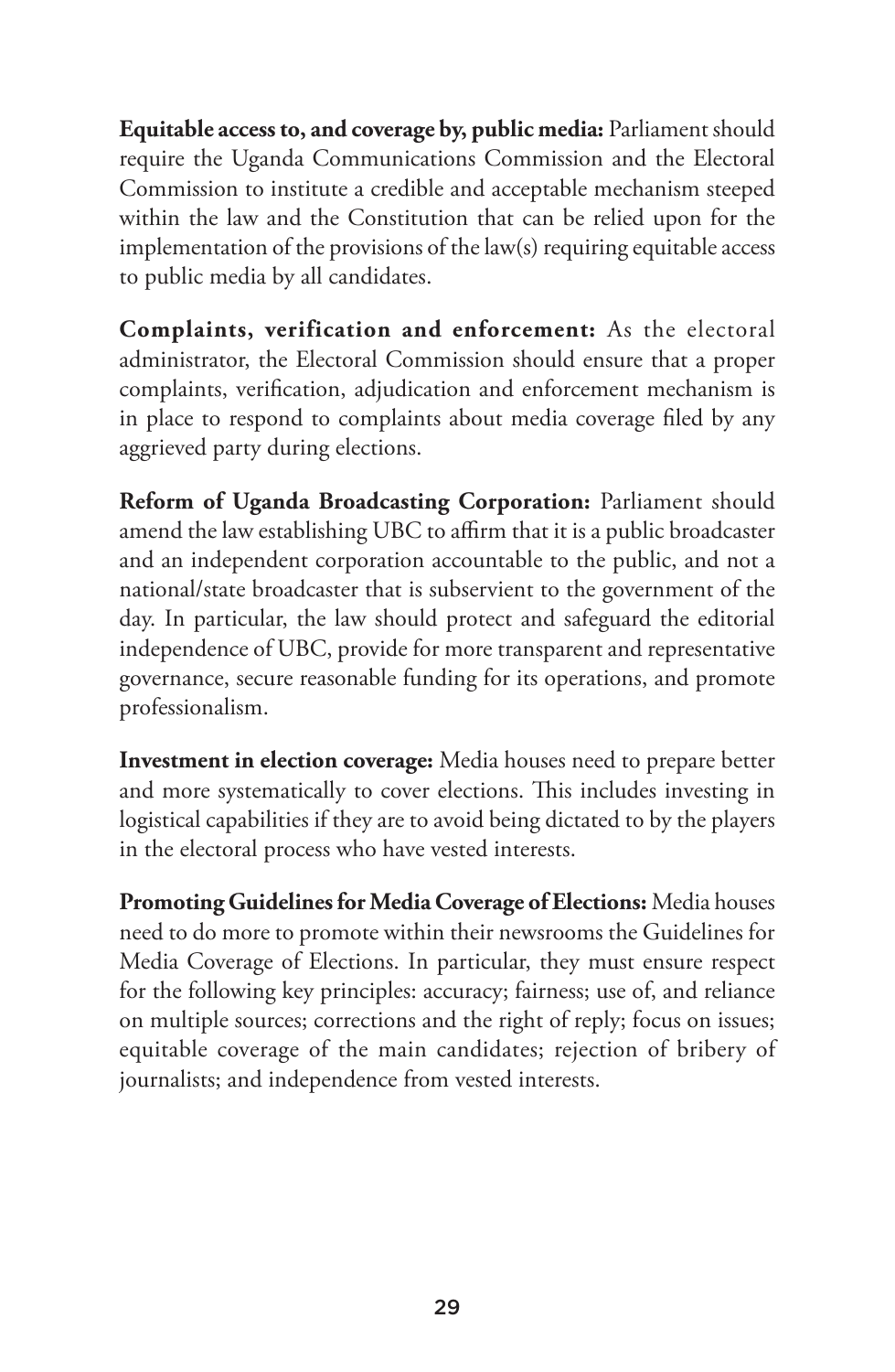**Educating police and public on role of media in elections:** Statutory authorities such as the Uganda Human Rights Commission, the Uganda Communications Commission, and the Electoral Commission as well as civil society organisations need to do more to educate the police and the public on the important role of the media in the political process, especially elections.

**Holding the media accountable:** Civil society and the public need to hold the media accountable during the electioneering season based on evidence such as findings of media monitoring reports.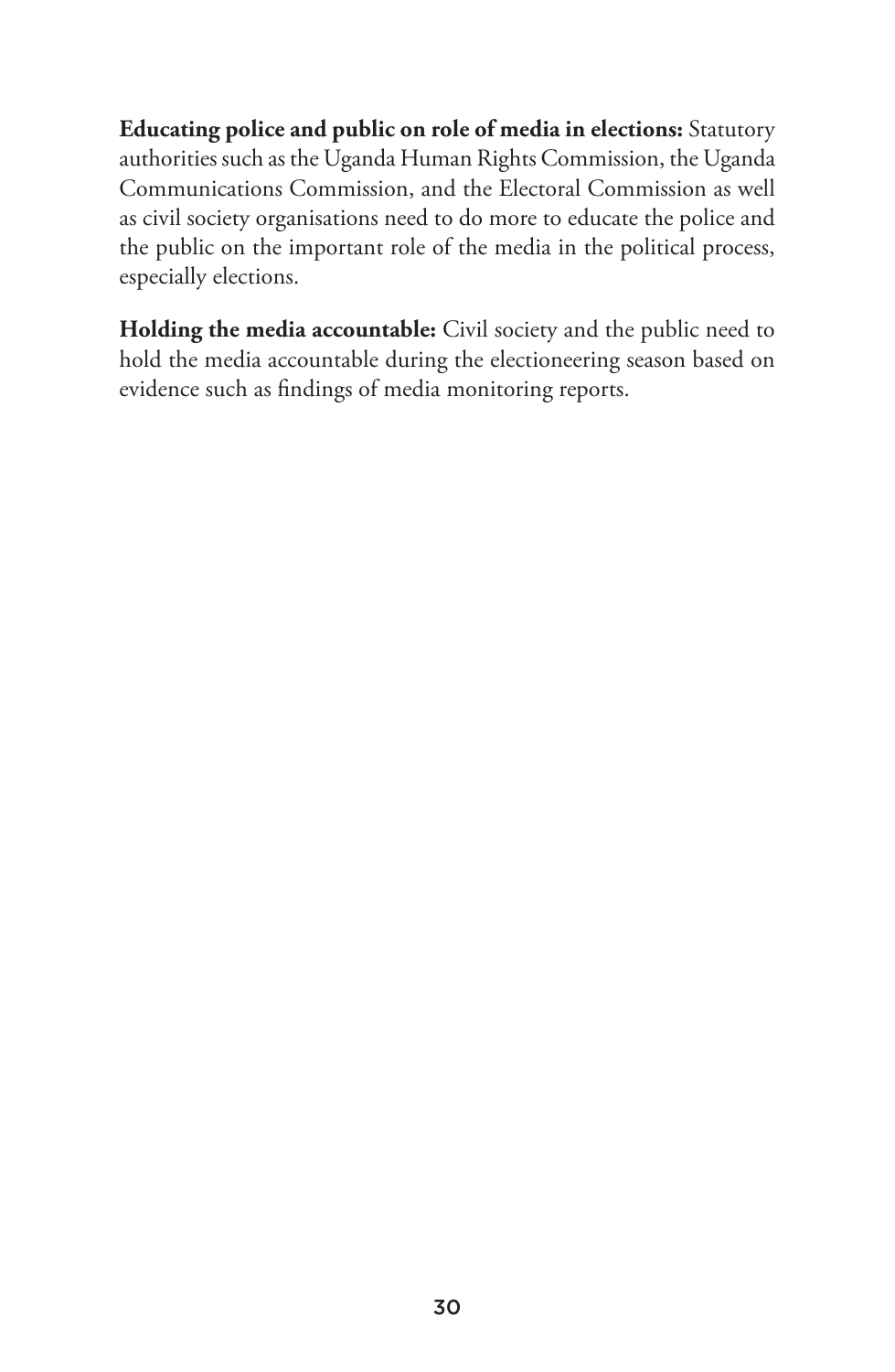# REFERENCES

- 1. African Centre for Media Excellence. *Monitoring Media Coverage of the 2016 Elections/Final Report <*https://acme-ug.org/2016/06/01/ monitoring-media-coverage-of-the-2016-electionsfinal-report/>
- 2. ARTICLE 19. *Guidelines for Election Broadcasting in Transitional Democracies*.
- 3. ARTICLE 19. *2005 Elections in Iraq: Guidelines for Election Broadcasting.*
- 4. Commonwealth Broadcasting Association. *Commonwealth Election Broadcasting Guidelines.*
- 5. Commonwealth Broadcasting Association and Mary Raine. *Covering Elections in Small States: Guidelines for Broadcasters.*
- 6. Deepening Democracy Programme. (Draft) *Guidelines for Media Coverage of Elections in Uganda, 2011.*
- 7. DemGroup*. Uganda Media Coverage of the 2006 Elections.*
- 8. Democracy Reporting International. *Social Media Monitoring in Elections* (discussion paper of December 2017).
- 9. Electoral Commission. *Uganda is Ours (Our Votes Are Our Voices): Code of Conduct for Media in Uganda During Electoral Process* (unpublished).
- 10. Fountain Publishers. *Electoral Democracy in Uganda: Understanding the Institutional Processes and Outcomes of the 2006 Multiparty Elections.*
- 11. Friedrich-Ebert-Stiftung (fesmedia Africa). *African Media Barometer: Uganda 2010*.
- 12. Hunt Allcott and Matthew Gentzkow. *Social Media and Fake News in the 2016 Election*. Journal of Economic Perspectives —Volume 31, Number 2—Spring 2017—Pages 211–236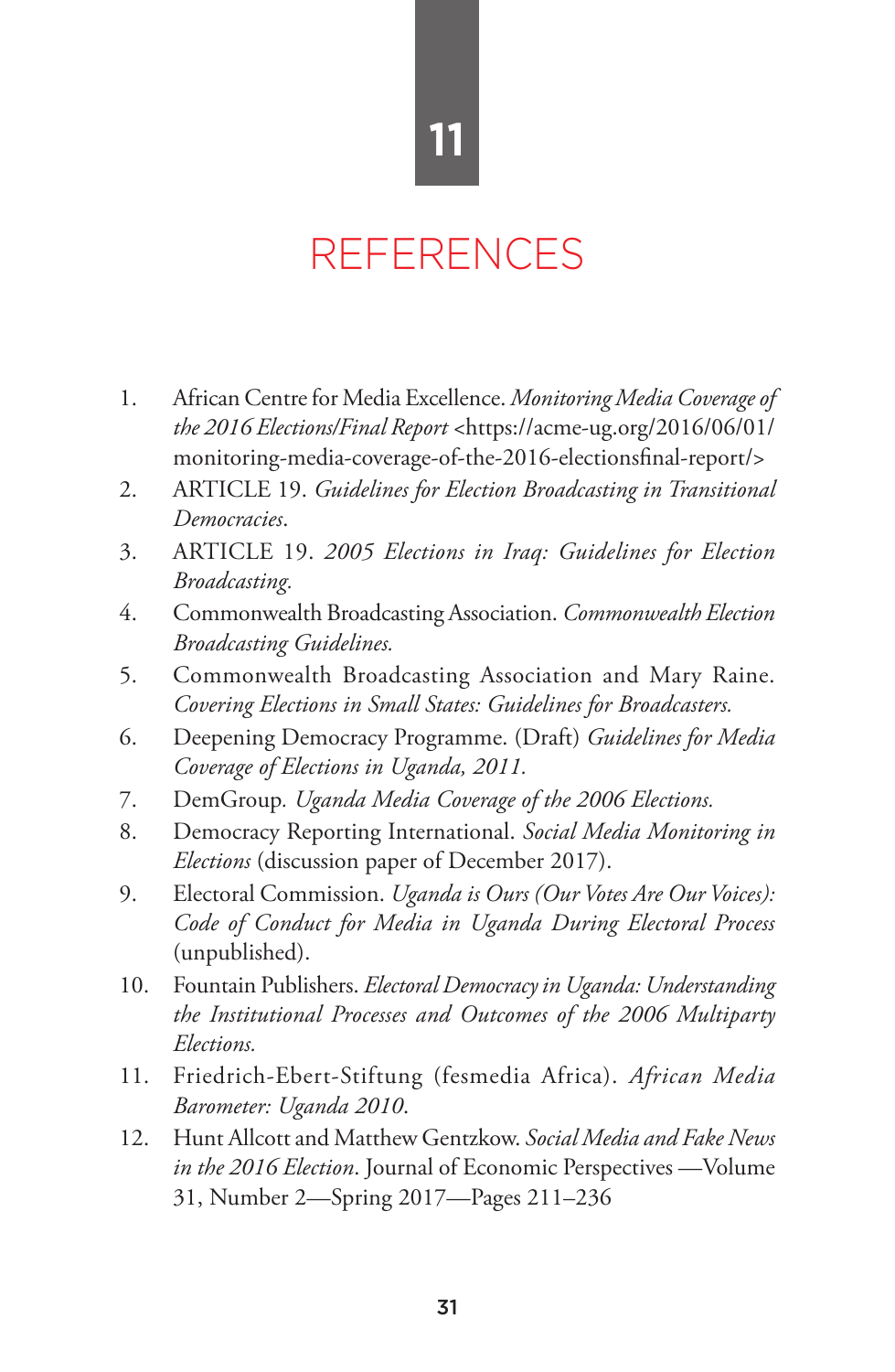- 13. International Institute for Democracy and Electoral Assistance. *Social Media: A Practical Guide for Electoral Management Bodies.*
- 14. International Centre for Journalists. *Free and Fair: A Journalist's Guide to Improved Election Reporting in Ghana.*
- 15. Kenya Correspondents Association, The Kenyan Section of The International Commission of Jurists, and Article 19. *Guidebook on Election Coverage for Media Correspondents in Kenya.*
- 16. Media Council of Kenya, 2012. *Guidelines for Election Coverage.*
- 17. Open Society European Policy Institute and Democracy Reporting International <https://www.opensocietyfoundations.org/ uploads/b01958d0-7dce-41d3-94ec-622f992f5efc/social-mediamonitoring-during-elections-20190614.pdf>
- 18. Reporters Without Borders.
- 19. Supreme Court of Uganda. *Amama Mbabazi v Museveni & Ors (PRESIDENTIAL ELECTION PETITION NO. O1 OF 2016) [2016] UGSC 3* (31 March 2016)
- 20. Uganda Communications Commission. *Public Advisory Notice on Circulation of Fake Information.* March 2020.
- 21. Uganda Communications Commission. *The Uganda Communications (Content) Regulations, 2019.*
- 22. Uganda Communications Commission. (Draft July 2020) *Guidelines on the Use of Media During the Parliamentary and Presidential Campaigns 2021*
- 23. UNESCO. *World Trends in Freedom of Expression and Media Development 2019: Elections and media in digital times.*
- 24. http://www.thenewsmanual.net/Resources/index\_page.html#P
- 25. http://dictionary.reference.com/browse/social%20media?s=t
- 26. http://handbook.reuters.com/?title=Independence
- 27. http://www.americanpressinstitute.org/journalism-essentials/whatis-journalism/elements-journalism/